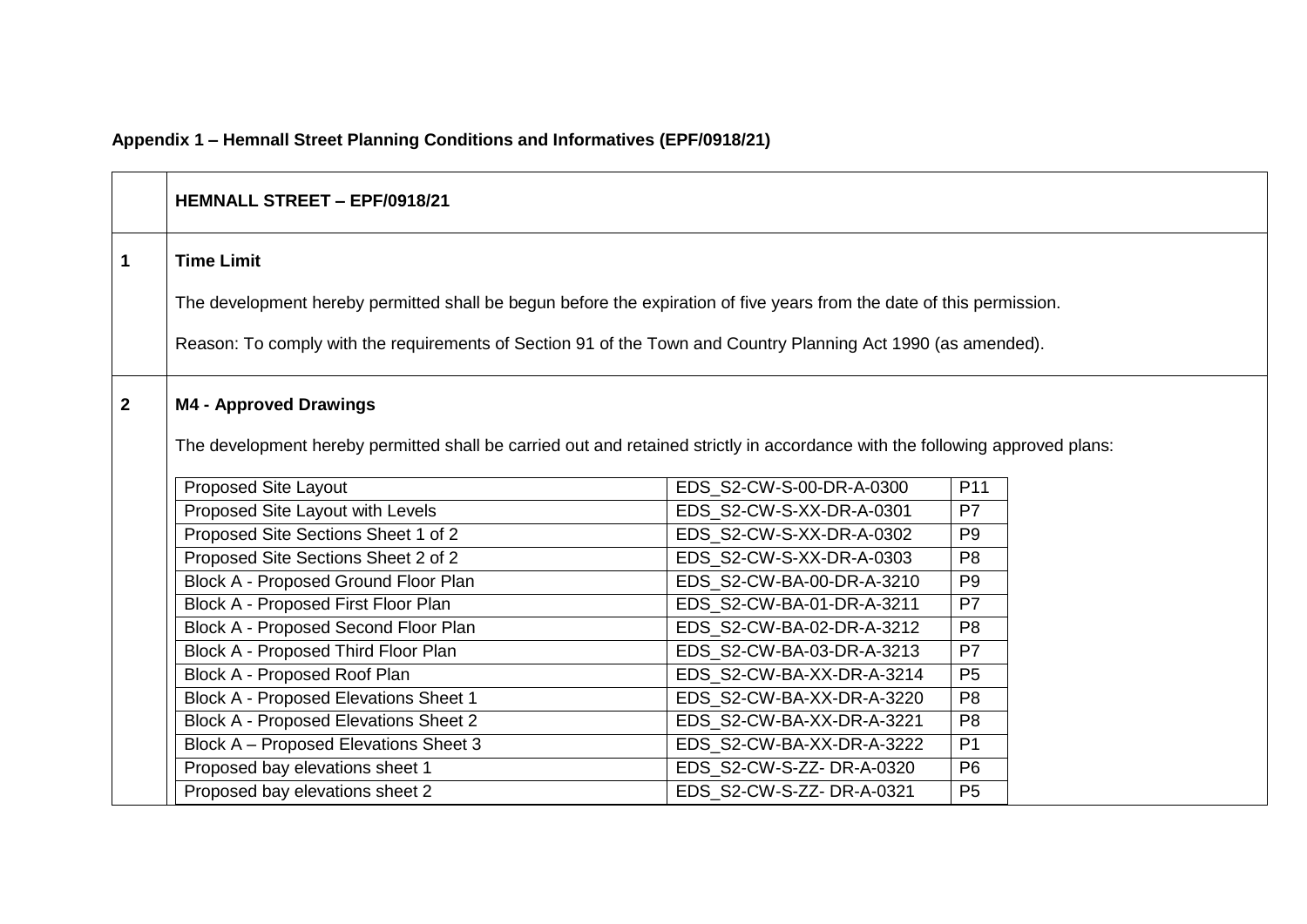| Proposed bay elevations sheet 3                            | EDS S2-CW-S-ZZ-DR-A-0322   | P <sub>4</sub> |
|------------------------------------------------------------|----------------------------|----------------|
| House Type 1 - Proposed Floor Plans                        | EDS S2-CW-HT1-XX-DR-A-0320 | P <sub>8</sub> |
| House Type 1 - Proposed Elevations                         | EDS S2-CW-HT1-XX-DR-A-0321 | P7             |
| <b>Bin Store Proposed Plans and Elevations</b>             | EDS S2-CW-BS-XX-DR-A-03100 | P <sub>2</sub> |
| House Type 2 - Proposed Floor Plans                        | EDS S2-CW-HT2-XX-DR-A-0330 | P <sub>4</sub> |
| House Type 2 - Proposed Elevations                         | EDS_S2-CW-HT2-XX-DR-A-0331 | P <sub>4</sub> |
| <b>General Arrangement Plan</b>                            | 1270-02-001                | P <sub>2</sub> |
| <b>Epping Sports Centre - Existing Condition</b>           | 1270-02-002                | P <sub>1</sub> |
| Epping Sports Centre - Vegetation Retention & Removal Plan | 1270-02-003                | P <sub>1</sub> |
| <b>General Arrangement Plan Roof Level</b>                 | 1270-02-004                | P <sub>2</sub> |
| <b>Boundary Section A-AA</b>                               | 1270-02-020                | P <sub>2</sub> |
| <b>Boundary Section B-BB</b>                               | 1270-02-021                | P2             |
| <b>Boundary Section C-CC</b>                               | 1270-02-022                | P <sub>2</sub> |
| <b>Boundary Section D-DD</b>                               | 1270-02-023                | P <sub>2</sub> |
| <b>Boundary Section E-EE</b>                               | 1270-02-024                | P <sub>2</sub> |
| <b>Boundary Section F-FF</b>                               | 1270-02-025                | P <sub>2</sub> |
| <b>Planting Plan Ground Level</b>                          | 1270-02-201                | P <sub>2</sub> |
| Planting Plan - Roof Level                                 | 1270-02-202                | P <sub>2</sub> |
| <b>Typical Detail - Tree Protective Fence</b>              | 1270-02-400                | P <sub>1</sub> |
| Typical Detail - Tree Pit in Soft                          | 1270-02-401                | P <sub>1</sub> |
| Typical Detail - Tree Pit in Hard                          | 1270-02-402                | P <sub>1</sub> |
| Typical Detail - Biodiversity & Blue Roof                  | 1270-02-403                | P <sub>1</sub> |
| <b>Typical Detail - Metal Railing</b>                      | 1270-02-404                | P <sub>1</sub> |
| Typical Detail - Boundary Brick Wall Details               | 1270-02-405                | P <sub>1</sub> |
| Surface Detail - Brick Paving Type 1                       | 1270-02-420                | P <sub>1</sub> |
| Surface Detail - Block Paving                              | 1270-02-421                | P <sub>1</sub> |
| Surface Detail - Granite Sett                              | 1270-02-422                | P <sub>1</sub> |
| Surface Detail - Resin Bound Gravel                        | 1270-02-423                | P <sub>1</sub> |
| Surface Detail - Manhole Covers                            | 1270-02-424                | P <sub>1</sub> |
|                                                            |                            |                |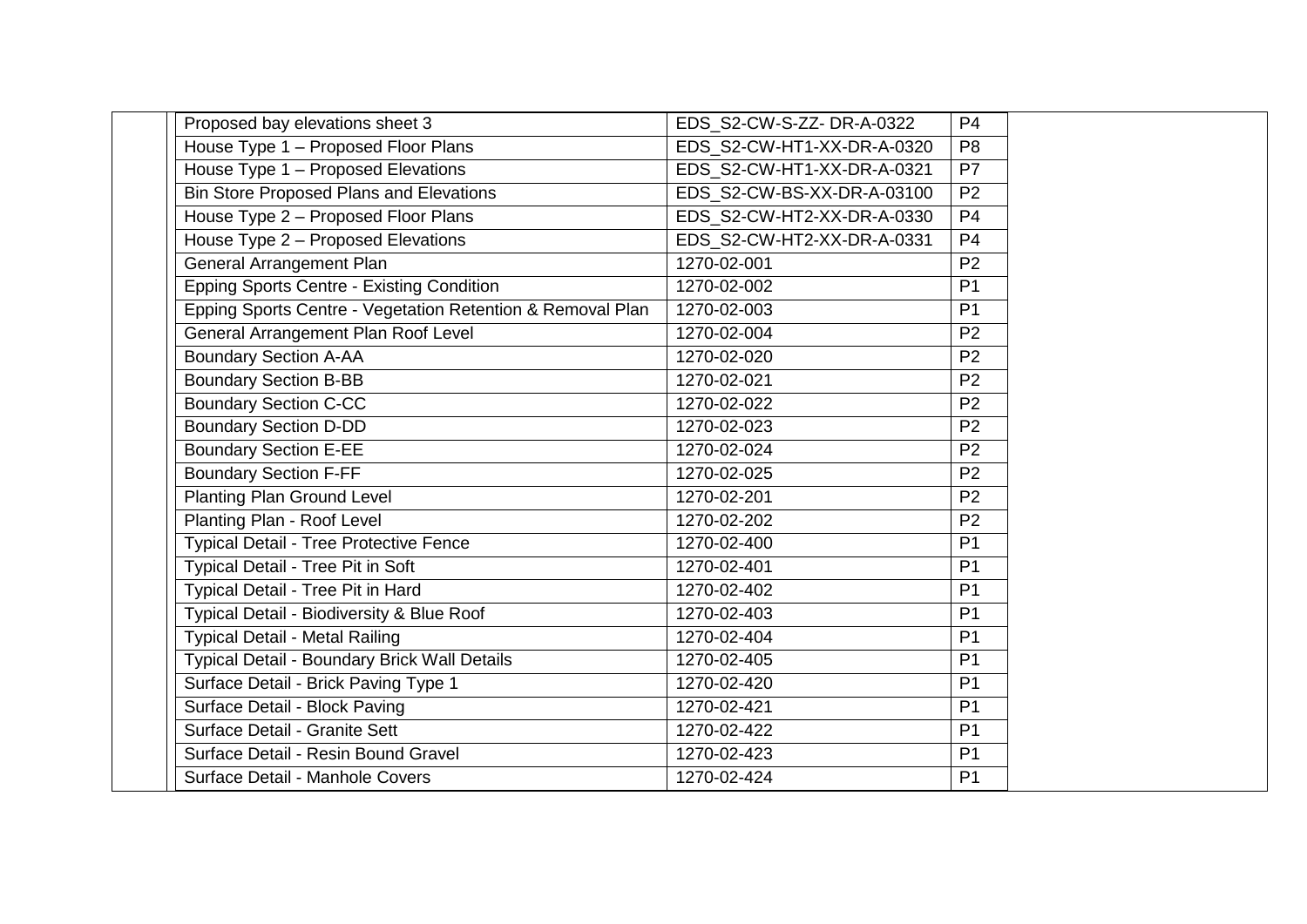|   | Surface Detail - Kerbs and Edges                                                                                                                                                                                                                                                                                                                                                                                                                                                                                                                                                                                                                                                                                                                                                                                                                                                                                                    | 1270-02-425 | P <sub>1</sub> |  |
|---|-------------------------------------------------------------------------------------------------------------------------------------------------------------------------------------------------------------------------------------------------------------------------------------------------------------------------------------------------------------------------------------------------------------------------------------------------------------------------------------------------------------------------------------------------------------------------------------------------------------------------------------------------------------------------------------------------------------------------------------------------------------------------------------------------------------------------------------------------------------------------------------------------------------------------------------|-------------|----------------|--|
|   | Surface Detail - Drainage Rill                                                                                                                                                                                                                                                                                                                                                                                                                                                                                                                                                                                                                                                                                                                                                                                                                                                                                                      | 1270-02-426 | P <sub>1</sub> |  |
|   | Street Furniture Detail - Straight Timber Bench with Backrest                                                                                                                                                                                                                                                                                                                                                                                                                                                                                                                                                                                                                                                                                                                                                                                                                                                                       | 1270-02-430 | P <sub>1</sub> |  |
|   | <b>Street Furniture Detail - Timber Cube Seats</b>                                                                                                                                                                                                                                                                                                                                                                                                                                                                                                                                                                                                                                                                                                                                                                                                                                                                                  | 1270-02-431 | P <sub>1</sub> |  |
|   | Street Furniture Detail - Cycle Stand                                                                                                                                                                                                                                                                                                                                                                                                                                                                                                                                                                                                                                                                                                                                                                                                                                                                                               | 1270-02-432 | P <sub>1</sub> |  |
|   | Street Furniture Detail - Litter & Recycling Bin                                                                                                                                                                                                                                                                                                                                                                                                                                                                                                                                                                                                                                                                                                                                                                                                                                                                                    | 1270-02-433 | P <sub>1</sub> |  |
|   | Street Furniture Detail - Bollard Type 1 & 2                                                                                                                                                                                                                                                                                                                                                                                                                                                                                                                                                                                                                                                                                                                                                                                                                                                                                        | 1270-02-434 | P <sub>1</sub> |  |
| 3 | and to ensure the proposal is built in accordance with the approved plans.<br><b>Finished Floor Levels</b><br>Prior to the commencement of any above ground works, details of the finished floor levels of the buildings of the development hereby permitted<br>in relation to existing ground levels shall be submitted to and approved in writing by the local planning authority. The development shall be carried<br>out in accordance with the approved details.<br>Reason: To ensure that construction is carried out at a suitable level having regard to drainage, access, the appearance of the development, the<br>amenities of neighbouring occupiers and existing trees, hedgerows and other landscaping, in accordance with Policies T 1, DM 9, DM 18 and<br>DM 19 of the Local Plan Submission Version 2017 and with Policies DBE2, DBE3, DBE4, DBE9, LL11 and RP3 of the Adopted Local Plan and<br>Alterations 2006. |             |                |  |
| 4 | <b>Design</b><br>H1 - Details/Samples of External Materials                                                                                                                                                                                                                                                                                                                                                                                                                                                                                                                                                                                                                                                                                                                                                                                                                                                                         |             |                |  |
|   | Prior to the commencement of development above slab level, detailed drawings and samples of all materials (or documentary and photographic<br>details where samples are unavailable) to be used in the construction of the external surfaces of the development, including any external cladding<br>and internal cladding that is decorative and visible externally, decorative fascia or panels, balustrades and glazing, hereby permitted, shall be<br>submitted to and approved in writing by the Local Planning Authority. The development shall be carried out in accordance with the approved                                                                                                                                                                                                                                                                                                                                 |             |                |  |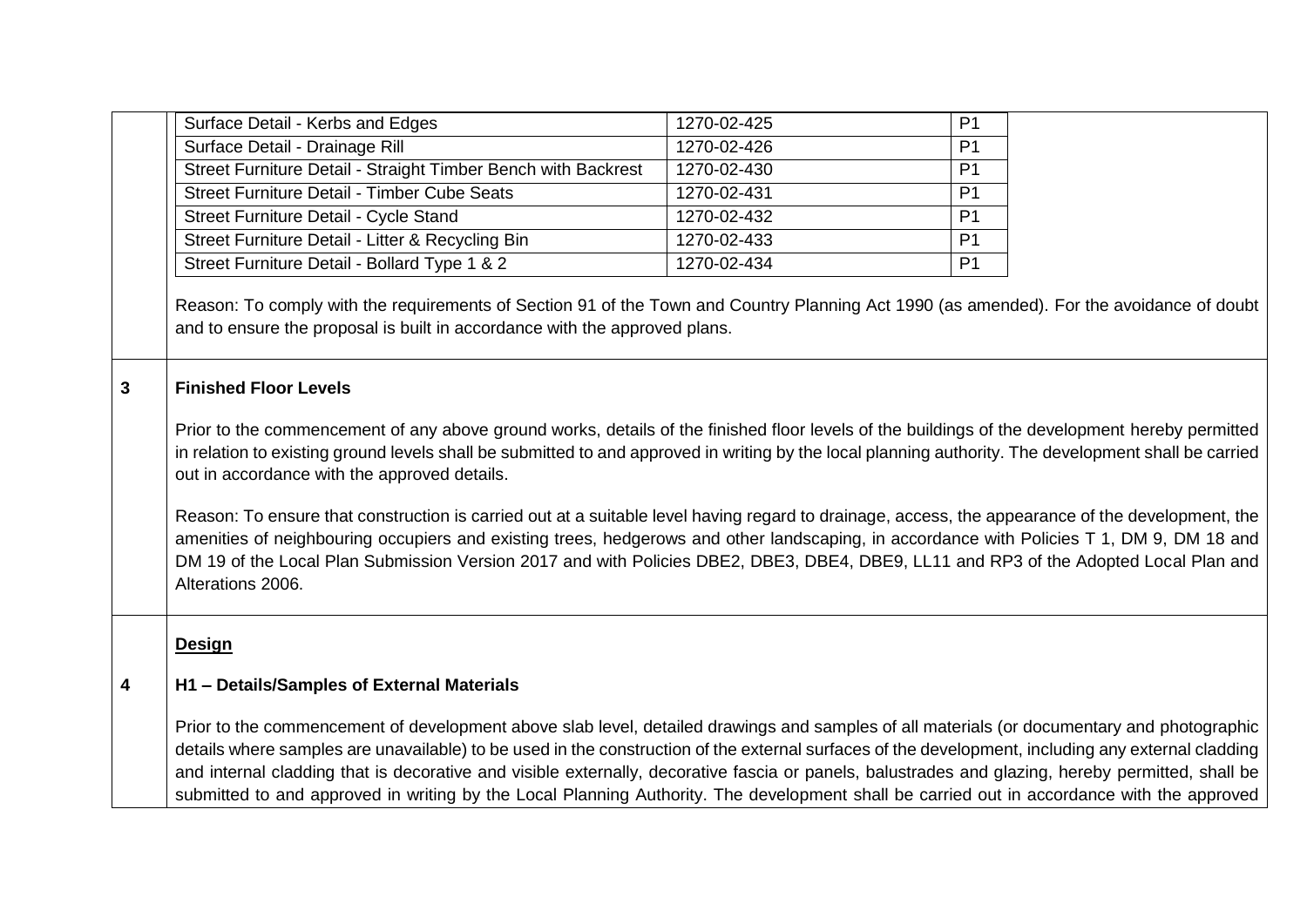details / samples. Please do not send materials to the Civic Offices. Materials should be kept on site and arrangements made with the planning officer for inspection.

Detailed drawings and samples shall include: A condition is recommended to secure an acceptable screen to the north-eastern side of the balconies adjacent to No. 23A Hemnall Street to prevent any perceived loss of privacy to the rear garden of No. 23a.

- Principal features on the facades e.g. bay studies (1:50 @ appropriate paper size)
- Details of each envelope / roof type (1:20 @A3)
- Detailed brick elements including mortar joint profile (1:20 @A3)
- Details of glazing and curtain walling systems including any manifestation (1:20 @A3)
- Key junctions/bonds between materials/finishes (1:20 @A3)
- Ground floor frontages including entrances, glazing and signage zones, infill panels on plant rooms/bike stores etc, shopfronts or commercial/workspace frontages (1:50 @ appropriate paper size)
- Parapets, roof edges, rooftop plant screening, lift over runs etc (1:20 @A3)
- Elevational location of all joints e.g. structural, movement, panels (1:100 @ appropriate paper size)
- Elevational location of all openings in envelope e.g. ventilation grilles, bird & bat boxes (1:100 @ appropriate paper size)
- Elevational location of all items which are fixed to the façade e.g. fins/louvres, rainwater pipes, lighting, CCTV, alarms including any provision for cable runs boxes (1:100 @ appropriate paper size)
- Head, jamb and sill details, including profiles, for typical openings and all ground floor entrances and doors to balconies / terraces (1:20 @A3)
- Details of key architectural metalwork / screens / gates (1:20 @A3)
- Details of balconies and terraces including floor finishes (1:20 @A3)
- Balustrade and screening details (1:20 @A3). Screening must be provided to the north-eastern side of the balconies adjacent to No. 23A Hemnall Street.
- Details of soffits and canopies (1:20 @A3)
- Details of external stairs (1:50 @A3)
- Junctions with neighbouring buildings (1:20 @A3)
- External signage details including elevations and sections (1:50 @A3) (excluding signage requiring separate advertisement consent)
- Details of green / brown roof system (1:20 @A3)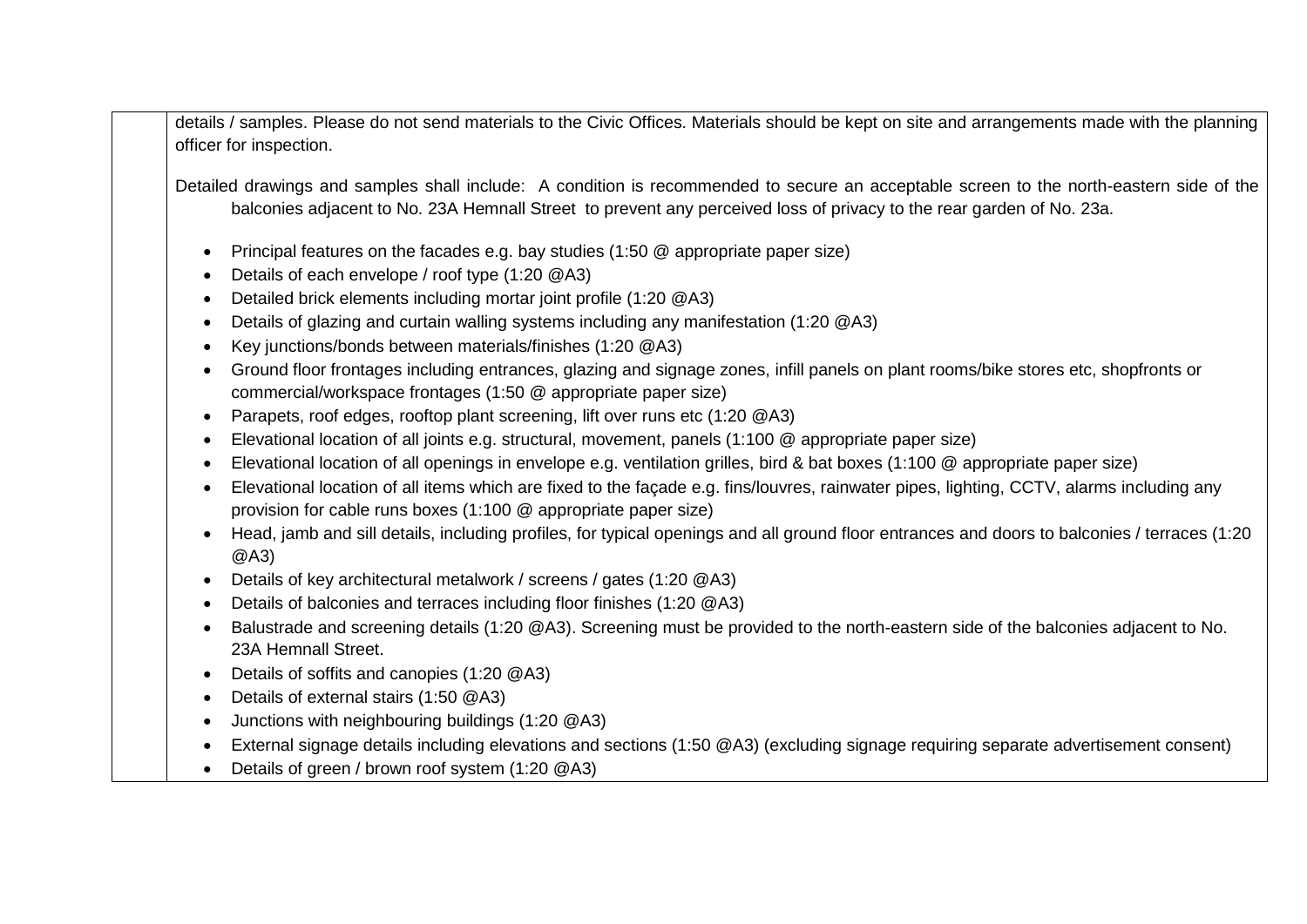Any other items not listed but bespoke to building requirement

Reason: To ensure a high quality design and satisfactory appearance to the development in the interests of visual amenity of the area, in accordance with policy DBE1 of the adopted Local Plan 1998 & 2006, and Policy DM9 of the Local Plan Submission Version 2017, and the NPPF 2021.

# **5 H2 – Materials**

The details of materials to be submitted pursuant to Condition 4 and to be used in the construction of the external surfaces of the development hereby permitted shall match (in colour, style, bonding & texture) those shown on plan numbers:

| <b>Proposed Site Layout</b>                    | EDS_S2-CW-S-00-DR-A-0300   | P <sub>11</sub> |
|------------------------------------------------|----------------------------|-----------------|
| Proposed Site Layout with Levels               | EDS_S2-CW-S-XX-DR-A-0301   | P7              |
| Proposed Site Sections Sheet 1 of 2            | EDS S2-CW-S-XX-DR-A-0302   | P <sub>9</sub>  |
| Proposed Site Sections Sheet 2 of 2            | EDS_S2-CW-S-XX-DR-A-0303   | P <sub>8</sub>  |
| Block A - Proposed Ground Floor Plan           | EDS S2-CW-BA-00-DR-A-3210  | P <sub>9</sub>  |
| Block A - Proposed First Floor Plan            | EDS S2-CW-BA-01-DR-A-3211  | P7              |
| Block A - Proposed Second Floor Plan           | EDS_S2-CW-BA-02-DR-A-3212  | P <sub>8</sub>  |
| Block A - Proposed Third Floor Plan            | EDS S2-CW-BA-03-DR-A-3213  | P7              |
| Block A - Proposed Roof Plan                   | EDS S2-CW-BA-XX-DR-A-3214  | P <sub>5</sub>  |
| <b>Block A - Proposed Elevations Sheet 1</b>   | EDS S2-CW-BA-XX-DR-A-3220  | P <sub>8</sub>  |
| <b>Block A - Proposed Elevations Sheet 2</b>   | EDS S2-CW-BA-XX-DR-A-3221  | P <sub>8</sub>  |
| Block A - Proposed Elevations Sheet 3          | EDS_S2-CW-BA-XX-DR-A-3222  | P <sub>1</sub>  |
| Proposed bay elevations sheet 1                | EDS_S2-CW-S-ZZ-DR-A-0320   | P <sub>6</sub>  |
| Proposed bay elevations sheet 2                | EDS S2-CW-S-ZZ-DR-A-0321   | P <sub>5</sub>  |
| Proposed bay elevations sheet 3                | EDS S2-CW-S-ZZ-DR-A-0322   | P <sub>4</sub>  |
| House Type 1 – Proposed Floor Plans            | EDS_S2-CW-HT1-XX-DR-A-0320 | P <sub>8</sub>  |
| House Type 1 - Proposed Elevations             | EDS_S2-CW-HT1-XX-DR-A-0321 | P7              |
| <b>Bin Store Proposed Plans and Elevations</b> | EDS S2-CW-BS-XX-DR-A-03100 | P <sub>2</sub>  |
| House Type 2 – Proposed Floor Plans            | EDS S2-CW-HT2-XX-DR-A-0330 | P <sub>4</sub>  |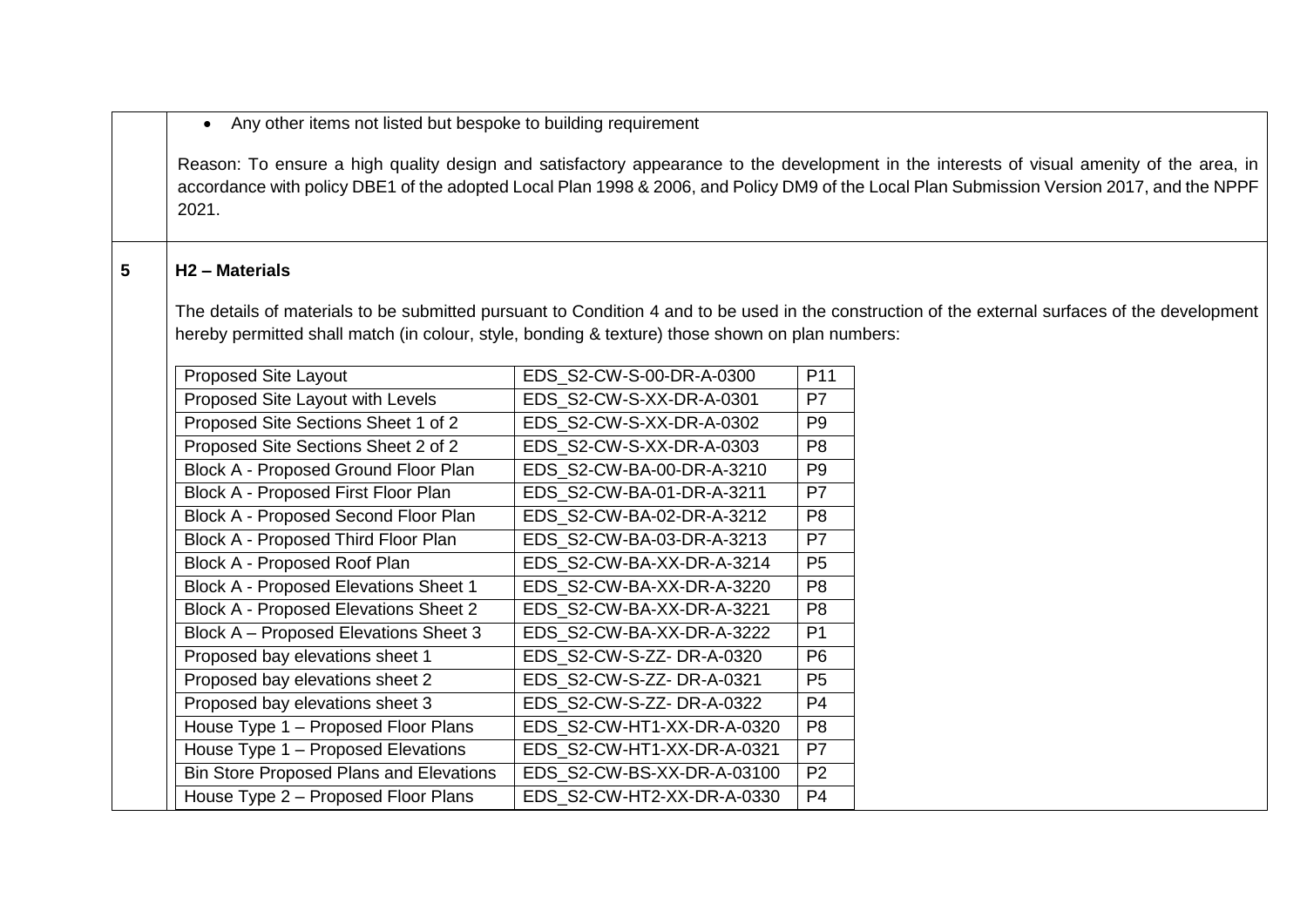|                         | House Type 2 - Proposed Elevations<br>EDS_S2-CW-HT2-XX-DR-A-0331<br>P4                                                                                                                                                                                                                                                                                                                                                                                                                                                                            |
|-------------------------|---------------------------------------------------------------------------------------------------------------------------------------------------------------------------------------------------------------------------------------------------------------------------------------------------------------------------------------------------------------------------------------------------------------------------------------------------------------------------------------------------------------------------------------------------|
|                         | Reason: To ensure a satisfactory appearance in the interests of visual amenity of the area, in accordance with policy DBE10 of the adopted<br>Local Plan 1998 & 2006, and DM9 of the Local Plan Submission Version 2017, and the NPPF 2021.                                                                                                                                                                                                                                                                                                       |
| 6                       | <b>Acoustic Glazing/Ventilation Performance</b>                                                                                                                                                                                                                                                                                                                                                                                                                                                                                                   |
|                         | The acoustic performance of the design and construction of the development should be agreed in writing with the Local Planning Authority. The<br>design and construction should provide the performance to provide reasonable resting/sleeping conditions with reference to British Standard<br>BS8233: 2014 - Guidance on Sound Insulation and Noise Reduction for buildings - Code of practice (or such other standard which may<br>supersede it from time to time).                                                                            |
|                         | All rooms within the development hereby approved shall be provided with sufficient double glazing and acoustically treated trickle ventilators, or<br>other means of ventilation that will provide adequate ventilation with the windows closed, to ensure that the occupiers are provided with reasonable<br>resting/sleeping conditions with reference to British Standard BS8233:2014 - Guidance on Sound Insulation and Noise Reduction for buildings<br>- Code of practice (or such other standard which may supersede it from time to time) |
|                         | Prior to the commencement of above ground works, details shall be submitted to and approved in writing by the Local Planning Authority to<br>demonstrate that the development hereby permitted will comply with the acoustic glazing and ventilation performance requirements as set out in<br>the Noise Impact Assessment Technical Report: R8437-8 Rev 0 (24Acoustics: 30th March 2021) in order to achieve the required acoustic and<br>ventilation performance.                                                                               |
|                         | The development shall be carried out in accordance with the approved details and all acoustic mitigation measures shall be implemented prior to<br>the occupation of the development and thereafter permanently retained.                                                                                                                                                                                                                                                                                                                         |
|                         | Reason: To ensure that the future occupiers are not affected by undue noise nuisance and disturbance in accordance with policies RP5A and<br>DBE9 of the adopted Local Plan and Alterations, and policies DM9 & DM21 of the Local Plan Submission Version 2017, and the NPPF 2021.                                                                                                                                                                                                                                                                |
| $\overline{\mathbf{7}}$ | H3 - Boundary Treatment                                                                                                                                                                                                                                                                                                                                                                                                                                                                                                                           |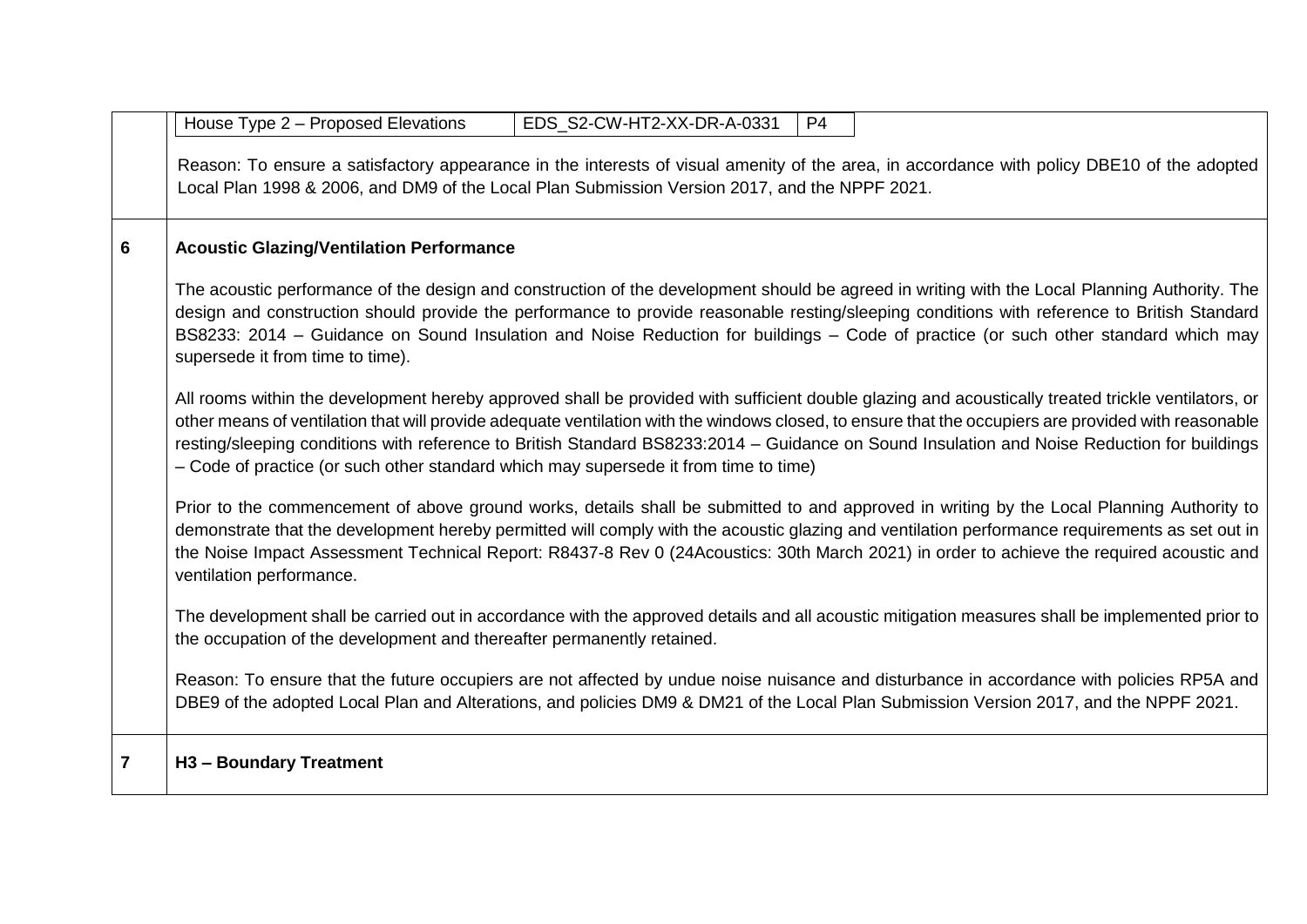Prior to the commencement of any above ground works of the development herby permitted, a scale plan of not less than 1:100 indicating the position, design, materials and height and type of boundary treatment to be erected, shall be submitted to and approved in writing by the Local Planning Authority. This shall include details of the heights and species of boundary hedgerows to ensure that adequate screening is provided to future occupiers upon first occupation. The development shall be carried out in accordance with the approved details and retained in perpetuity.

Reason: To ensure the safe movement of vehicles between the highway and off-street parking areas and to ensure a satisfactory appearance of the development, in accordance with Local Plan and Alterations policies ST4 & DBE1 and Submission Version Local Plan (2017) policies T1 (paragraph F) & DM 9, all of which are consistent with the National Planning Policy Framework.

# **8 External Lighting**

Details of any external lighting of the site shall be submitted to, and approved in writing by, the Local Planning Authority 6 months prior to the occupation of the development. This information shall include layout and elevation plans with beam orientation, light spill and a schedule of equipment to be installed (luminaire type, mounting height, aiming angles and luminaire profiles) and details of when all non-essential external lighting for the development shall be non-illuminated. The lighting shall be installed, maintained and operated in accordance with the approved details unless otherwise agreed in writing by the Local Planning Authority.

Reason: To ensure that the use of the lighting does not cause undue nuisance and disturbance to neighbouring properties at unreasonable hours and in accordance with policies RP5A and DBE9 of the adopted Local Plan and Alterations, and policies DM9 & DM21 of the Local Plan Submission Version 2017, and the NPPF 2021.

# **Soft/Hard Landscaping/Trees**

#### **9 C1 - Retention of Trees and Shrubs**

If any tree, shrub or hedge shown to be retained in the submitted Arboricultural Report 200660-PD-11 (TMA: March 2021) is removed, uprooted or destroyed, dies, or becomes severely damaged or diseased during development activities or within 3 years of the completion of the development, another tree, shrub or hedge of the same size and species shall be planted within 6 months or during the next planting season (whichever is the sooner) at the same place, unless the Local Planning Authority gives its written consent to any variation. If within a period of five years from the date of planting any replacement tree, shrub or hedge is removed, uprooted or destroyed, or dies or becomes seriously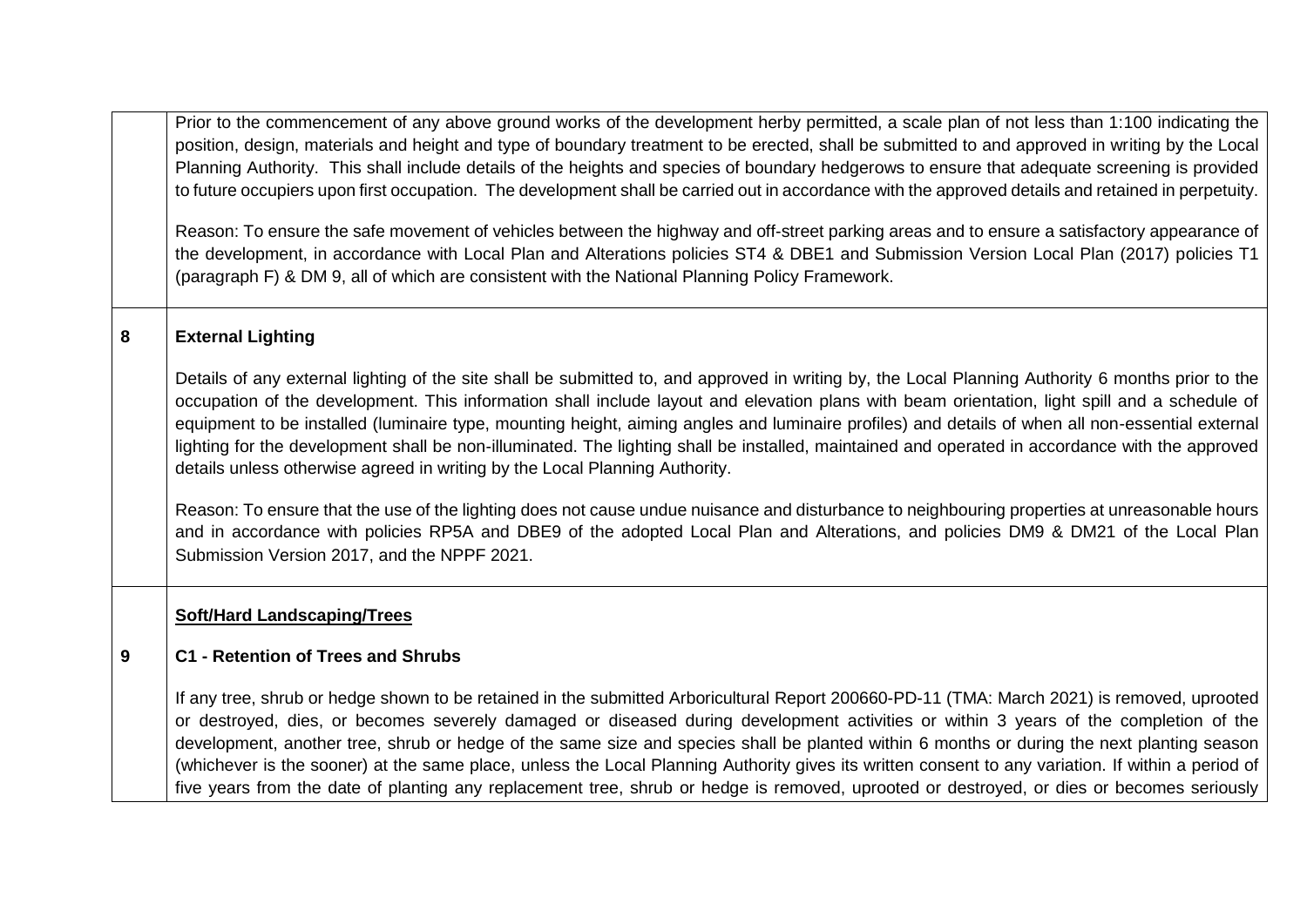damaged or defective another tree, shrub or hedge of the same species and size as that originally planted shall, within 6 months or during the next planting season (whichever is the sooner), be planted at the same place.

Reason: To safeguard the amenity of the existing trees, shrubs or hedges and to ensure a satisfactory appearance to the development, in accordance with policies LL10 & LL11 of the adopted Local Plan 1998 & 2006, policies DM3 and DM5 of the Local Plan Submission Version 2017, the NPPF 2021, and Section 197 of the Town and Country Planning Act 1990 (as amended).

# **10 C3 - Hard and Soft Landscaping**

Prior to any above ground works, a scheme of hard and soft landscaping for the site, including details of materials, species and a planting schedule shall be submitted to and approved in writing by the Local Planning Authority. The hard landscaping details shall include:-

- a) details of existing features to be retained;
- b) proposed finished levels or contours;
- c) hard surfacing materials;
- d) means of enclosure;
- e) car parking layouts;
- f) other vehicle and pedestrian access and circulation areas;
- g) secure cycle storage facilities;
- h) refuse facilities;

i) other minor artefacts and structures, including furniture, play equipment, signs, functional services above and below ground (e.g. drainage, power, communications cables, pipelines) including heating strips, indicating lines, manholes, supports etc.;

- j) retained historic landscape features and proposals for restoration where relevant;
- k) existing trees and hedgerows to be retained; .

l) soft landscaping details including plans for planting or establishment by any means and full written specifications and schedules of plants, including species, plant sizes and proposed numbers /densities where appropriate;

- m) tree/hedgerow removal;
- n) tree planting including species, planting location, timing of planting, specification and maintenance;
- o) tree protection measures;
- p) programme of management of the soft planting;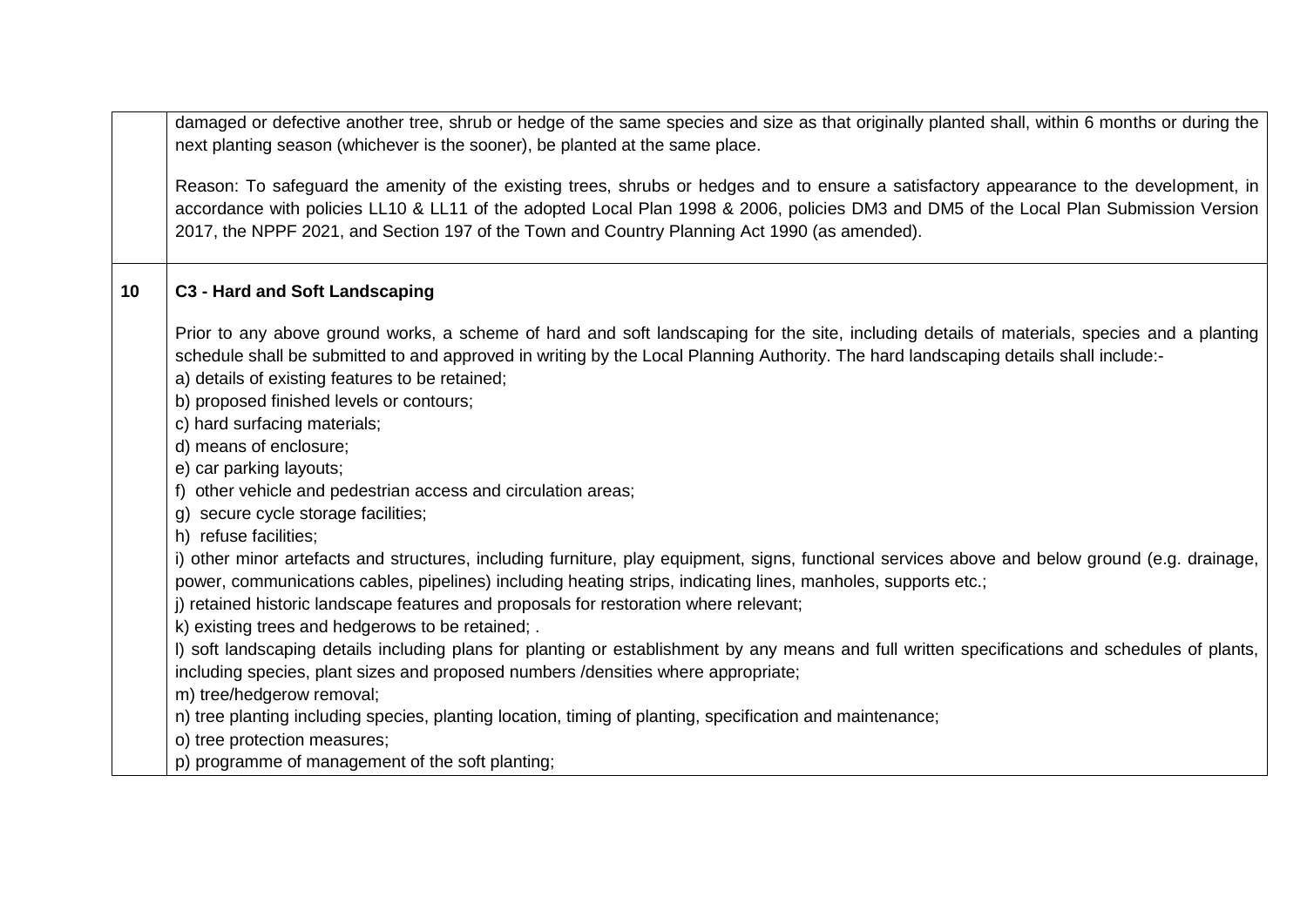All hard and soft landscape works shall be carried out in accordance with the approved details. The works shall be carried out prior to the occupation of the building or completion of the development, whichever is the sooner. If any plants which within a period of 5 years from the completion of the development die, are removed or become seriously damaged or diseased, shall be replaced in the next planting season with others of similar size and species unless the Local Planning Authority gives written consent to any variation.

Reason: To secure the provision and retention of the landscaping in the interests of the visual amenity of the area in accordance with policies CP2 & LL11 of the adopted Local Plan 1998 & 2006, policies DM3 and DM5 of the Local Plan Submission Version 2017, the NPPF 2021, and Section 197 of the Town and Country Planning Act 1990 (as amended).

### **11 Soft Landscape**

Soft landscape works pursuant to Condition 11 shall comply with the approved planting plans (1270-05-201 P3 and 1270-05-202 P3) and include planting plans; written specifications (including cultivation and other operations associated with plant and grass establishment); schedules of plants, noting species, plant sizes and proposed numbers/densities where appropriate; implementation programme. All planting, seeding or turfing comprised in the approved details of landscaping shall be carried out in the first planting and seeding seasons following the occupation of the buildings or the completion of the development, whichever is the sooner; and any trees or plants which within a period of 5 years from the completion of the development die, are removed or become seriously damaged or diseased shall be replaced in the next planting season with others of similar size and species, unless the local planning authority gives written approval to any variation.

Reason: To ensure a satisfactory appearance to the development and landscape treatment of the site. To safeguard the visual character of the immediate area in accordance with Policies DM 3, DM 5 and DM 9 of the Local Plan Submission Version and with LL10 and LL11 of the Adopted Local Plan and Alterations 2006, and the NPPF 2021.

### **12 C6 - Tree Protection Measures**

The development hereby permitted shall proceed in accordance with the terms of the Arboricultural Report 200660-PD-11 (TMA: March 2021). Its implementation shall include the supervision of the tree protection during the demolition and construction phases by an Arboricultural Consultant (provided by the applicant with the agreement of the Local Planning Authority).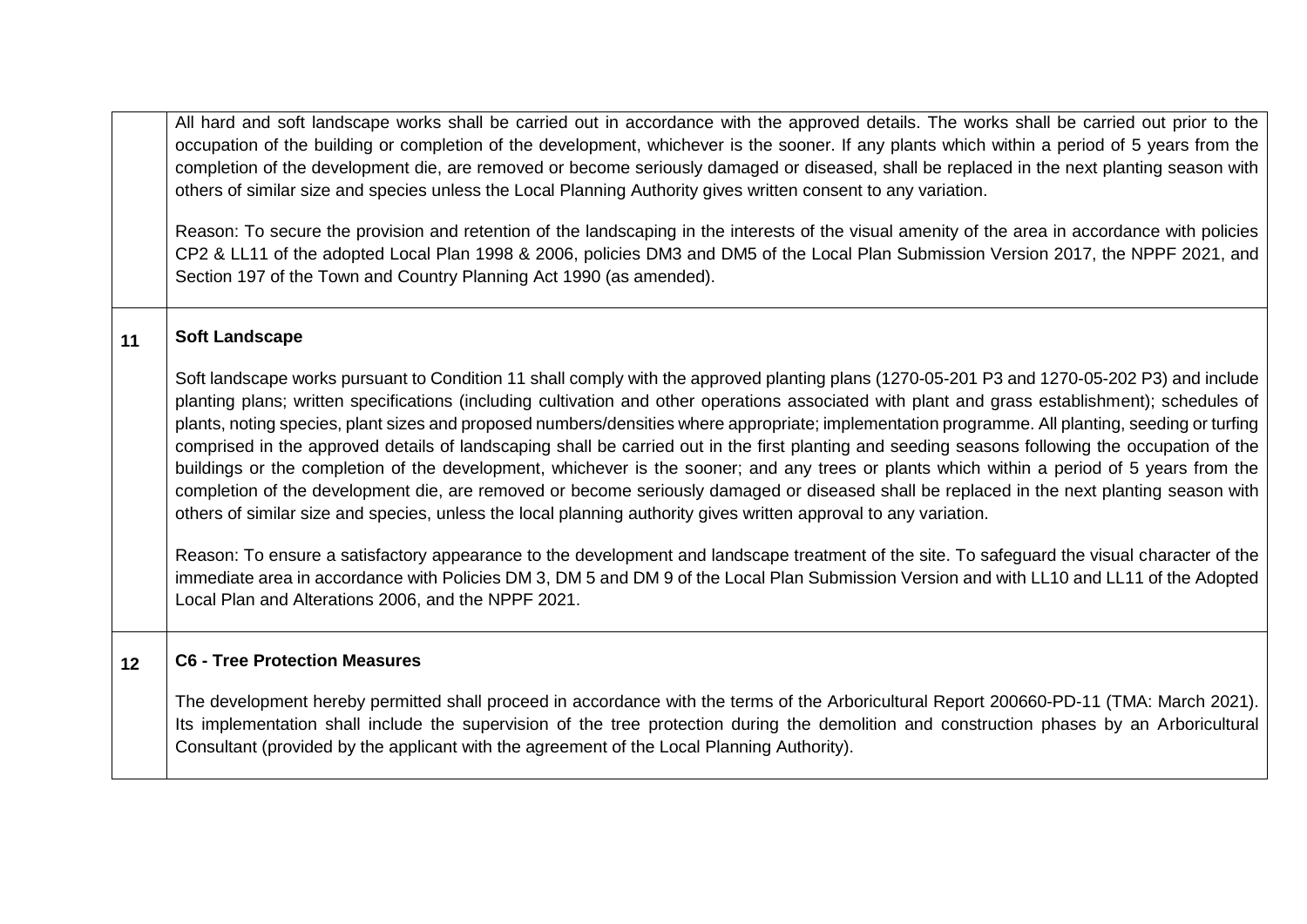|    | Reason: To protect existing trees during the construction works in order to ensure that the character and amenity of the area are not impaired, in<br>accordance with Policies DM 3, DM 5 and DM 9 of the Local Plan Submission Version and with LL10 and LL11 of the Adopted Local Plan and<br>Alterations 2006.                                                                                                                                                                                                                                                                                                                                                                                                                                                                                                                                                                                                                                                                                                        |
|----|--------------------------------------------------------------------------------------------------------------------------------------------------------------------------------------------------------------------------------------------------------------------------------------------------------------------------------------------------------------------------------------------------------------------------------------------------------------------------------------------------------------------------------------------------------------------------------------------------------------------------------------------------------------------------------------------------------------------------------------------------------------------------------------------------------------------------------------------------------------------------------------------------------------------------------------------------------------------------------------------------------------------------|
| 13 | <b>Construction Environmental Management Plan (CEMP)</b>                                                                                                                                                                                                                                                                                                                                                                                                                                                                                                                                                                                                                                                                                                                                                                                                                                                                                                                                                                 |
|    | Prior to the commencement of the development hereby permitted (including ground works, vegetation clearance), a construction environmental<br>management plan (CEMP: Biodiversity) shall be submitted to and approved in writing by the local planning authority. The CEMP (Biodiversity)<br>shall include the following.<br>(a) Risk assessment of potentially damaging construction activities.<br>(b) Identification of ""biodiversity protection zones"".<br>(c) Practical measures (both physical measures and sensitive working practices) to avoid or reduce impacts during construction (may be provided<br>as a set of method statements).<br>(d) Measures to protect badgers from being trapped in open excavations and/or pipe culverts.<br>(e) The location and timings of sensitive works to avoid harm to biodiversity features.<br>(f) The times during which construction when specialist ecologists need to be present on site to oversee works.<br>(g) Responsible persons and lines of communication. |
|    | (h) The role and responsibilities on site of an ecological clerk of works (ECoW) or similarly<br>competent person.                                                                                                                                                                                                                                                                                                                                                                                                                                                                                                                                                                                                                                                                                                                                                                                                                                                                                                       |
|    | (i) Use of protective fences, exclusion barriers and warning signs.<br>The approved CEMP shall be adhered to and implemented throughout the construction period strictly in accordance with the approved details,<br>unless otherwise agreed in writing by the local planning authority.                                                                                                                                                                                                                                                                                                                                                                                                                                                                                                                                                                                                                                                                                                                                 |
|    | Reason: To avoid or mitigate the effects of the construction of the development on ecological receptors, in accordance with Policies DM 3, DM 5<br>and DM 9 of the Local Plan Submission Version and with LL10 and LL11 of the Adopted Local Plan and Alterations 2006.                                                                                                                                                                                                                                                                                                                                                                                                                                                                                                                                                                                                                                                                                                                                                  |
| 14 | Landscape and Ecological Management Plan (LEMP)                                                                                                                                                                                                                                                                                                                                                                                                                                                                                                                                                                                                                                                                                                                                                                                                                                                                                                                                                                          |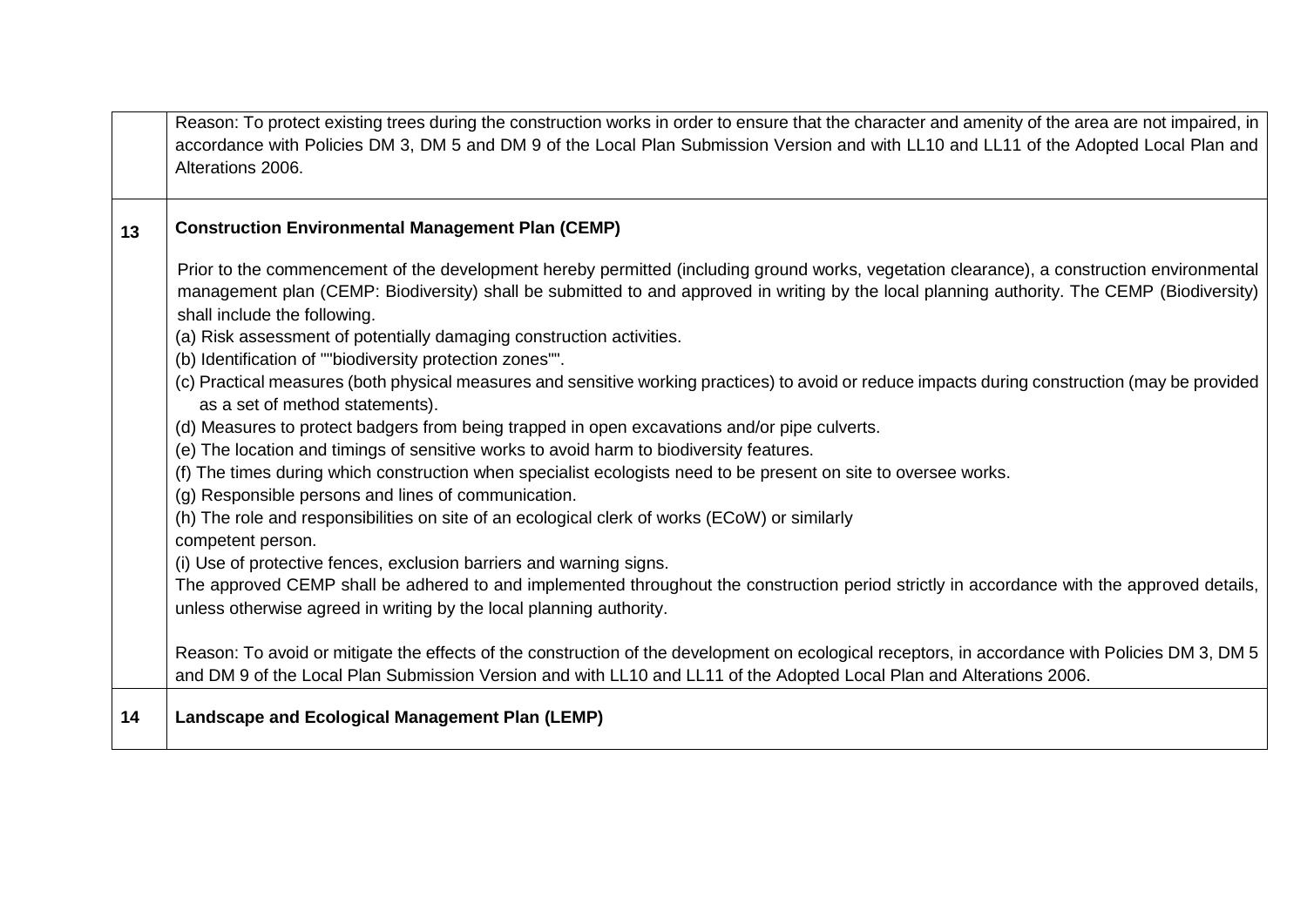|    | Prior to the first occupation of the development, a landscape and ecological management plan (LEMP) shall be submitted to, and approved in<br>writing by, the local planning authority. The content of the LEMP shall include the following.                                                                                                                                                                                                                                                                                                                                                                                                                                                                                                                                                                                                                                                                                                                                                                                                                                                                                                                                                                                                                                                                                                                                                                                                                                                                                                                                                                                                                                                                                                                                                                                      |
|----|-----------------------------------------------------------------------------------------------------------------------------------------------------------------------------------------------------------------------------------------------------------------------------------------------------------------------------------------------------------------------------------------------------------------------------------------------------------------------------------------------------------------------------------------------------------------------------------------------------------------------------------------------------------------------------------------------------------------------------------------------------------------------------------------------------------------------------------------------------------------------------------------------------------------------------------------------------------------------------------------------------------------------------------------------------------------------------------------------------------------------------------------------------------------------------------------------------------------------------------------------------------------------------------------------------------------------------------------------------------------------------------------------------------------------------------------------------------------------------------------------------------------------------------------------------------------------------------------------------------------------------------------------------------------------------------------------------------------------------------------------------------------------------------------------------------------------------------|
|    | (a) Description and evaluation of features to be managed.<br>(b) Ecological trends and constraints on site that might influence management.<br>(c) Aims and objectives of management.<br>(d) Appropriate management options for achieving aims and objectives. The management plan shall include the long-term design objectives and<br>management responsibilities and funding for all landscaped areas including Green Infrastructure assets<br>(e) Prescriptions for management actions.<br>(f) Prescription of a work schedule (including an annual work plan capable of being rolled forward over a five-year period).<br>(g) Details of the body or organisation responsible for implementation of the plan.<br>(h) Ongoing monitoring and remedial measures.<br>The LEMP shall also include details of the legal and funding mechanism(s) by which the long-term implementation of the plan will be secured by<br>the developer with the management body(ies) responsible for its delivery. The plan shall also set out (where the results from monitoring show<br>that conservation aims and objectives of the LEMP are not being met) contingencies and/or remedial action will be identified, agreed and<br>implemented so that the development still delivers the fully functioning biodiversity objectives of the originally approved scheme. The maintenance<br>schedule shall be for a minimum period of 5 years and include details of the arrangements for its implementation. The development shall be<br>carried out in accordance with the approved schedule. The management plan & maintenance schedule shall be carried out in accordance with<br>the approved details. The works shall be carried out prior to the occupation of the building or completion of the development, whichever is the<br>sooner. |
|    | Reason: To allow the LPA to discharge its duties under the Conservation of Habitats and Species Regulations 2017 (as amended), the Wildlife<br>& Countryside Act 1981 as amended and s40 of the NERC Act 2006 (Priority habitats & species). To ensure habitat enhancement within the<br>landscape of the development, in accordance with Policies DM 1, DM 3, DM 5 and DM 9 of the Local Plan Submission Version and with LL7,<br>LL10 and LL11 of the Adopted Local Plan and Alterations 2006, the NPPF 2021 and Section 197 of the Town and Country Planning Act 1990<br>(as amended).                                                                                                                                                                                                                                                                                                                                                                                                                                                                                                                                                                                                                                                                                                                                                                                                                                                                                                                                                                                                                                                                                                                                                                                                                                         |
| 15 | <b>Highway Works</b>                                                                                                                                                                                                                                                                                                                                                                                                                                                                                                                                                                                                                                                                                                                                                                                                                                                                                                                                                                                                                                                                                                                                                                                                                                                                                                                                                                                                                                                                                                                                                                                                                                                                                                                                                                                                              |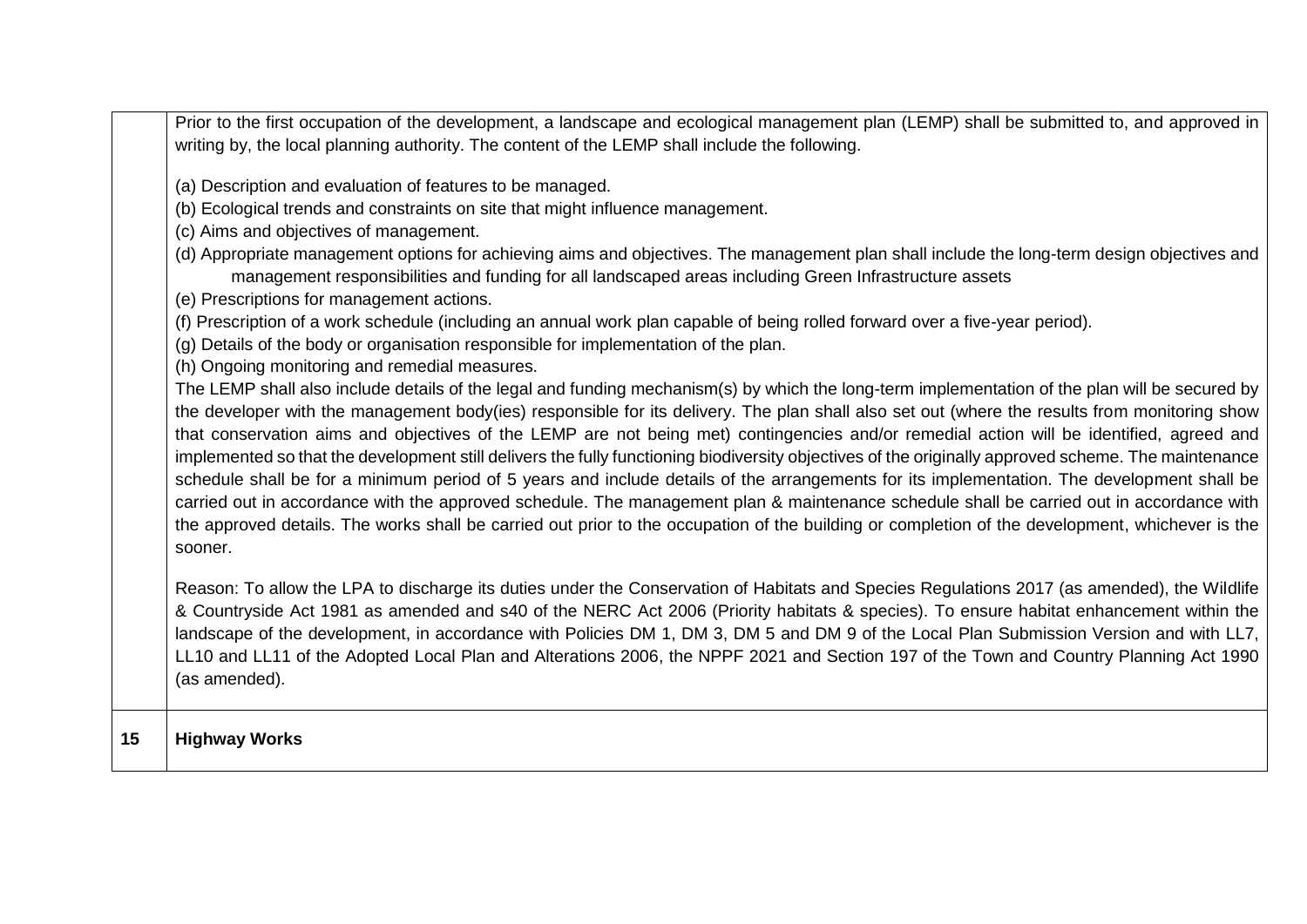|    | Prior to first occupation of the development hereby permitted, any redundant vehicular accesses onto Hemnall Street shall be fully reinstated,<br>including footway construction and full height kerbing to the satisfaction of the Local Planning Authority.                                                                                                                                                                                                                                                                                                                                                   |
|----|-----------------------------------------------------------------------------------------------------------------------------------------------------------------------------------------------------------------------------------------------------------------------------------------------------------------------------------------------------------------------------------------------------------------------------------------------------------------------------------------------------------------------------------------------------------------------------------------------------------------|
|    | Reason: To ensure that safe, efficient and improved accessibility is provided for all highway users. In order to protect highway safety and the<br>amenity of other users of the public highway and rights of way, in accordance with Policy T 1 of the Local Plan Submission Version and with<br>Policy ST4 of the Adopted Local Plan and Alterations 2006.                                                                                                                                                                                                                                                    |
| 16 | <b>Vehicle Turning Areas</b>                                                                                                                                                                                                                                                                                                                                                                                                                                                                                                                                                                                    |
|    | Prior to the first occupation of the development the vehicle/cycle parking and turning areas as indicated on the approved plans shall be<br>implemented, hard surfaced, sealed and marked out. The parking and turning areas shall be retained in perpetuity for their intended purpose.                                                                                                                                                                                                                                                                                                                        |
|    | Reason: To ensure that appropriate parking and turning is provided, in accordance with Policy T 1 of the Local Plan Submission Version 2017<br>and with Policy ST4 of the Adopted Local Plan and Alterations 2006.                                                                                                                                                                                                                                                                                                                                                                                              |
| 17 | <b>Delivery and Servicing Plan</b>                                                                                                                                                                                                                                                                                                                                                                                                                                                                                                                                                                              |
|    | Prior to the commencement of any above ground works for the development hereby permitted, a highways management plan shall be submitted<br>to and approved in writing by the Local Planning Authority. The highways management plan shall include the management responsibilities and<br>maintenance schedule for the private access road; the on-site car and cycle parking; electric vehicle charging points; servicing, loading and<br>unloading, turning and waiting areas. The management plan shall be carried out in accordance with the approved details and its requirements<br>adhered to thereafter. |
|    | Reason: In the interest of highways and pedestrian safety and the character and appearance of the development, in accordance with Policies T<br>1 and DM 9 of the Local Plan Submission Version and with Policies DBE1, DBE4 and ST4 of the Adopted Local Plan and Alterations 2006.                                                                                                                                                                                                                                                                                                                            |
| 18 | <b>Construction Management Plan</b>                                                                                                                                                                                                                                                                                                                                                                                                                                                                                                                                                                             |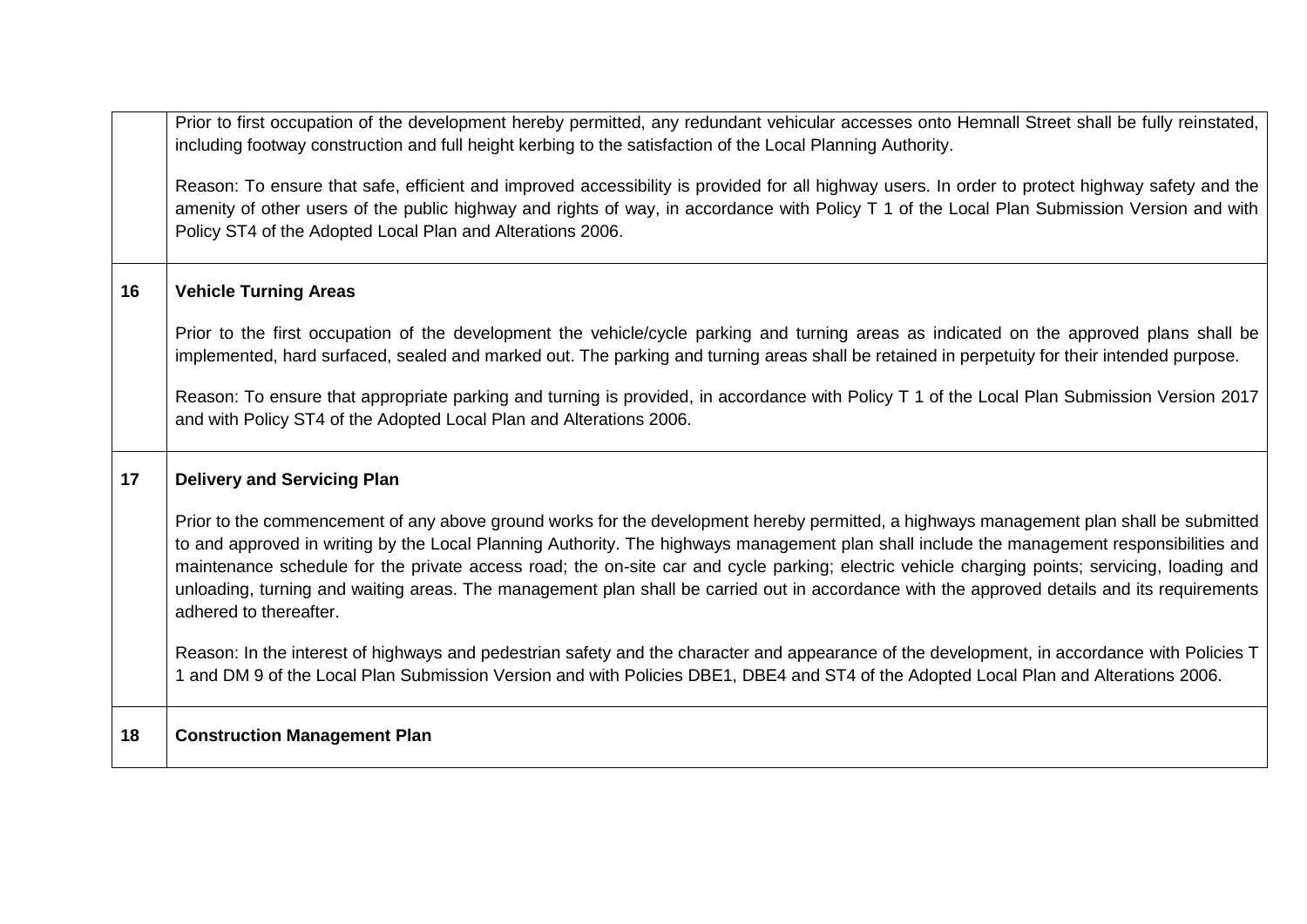Prior to the commencement of development hereby permitted, a Construction Management/Method Plan and Statement with respect to the construction phase of the development shall be submitted to and approved in writing by the local planning authority. Development works shall be undertaken in accordance with the approved Construction Management/Method Statement. The details shall include:

- a) Construction vehicle numbers, type and routing;
- b) Traffic management requirements, including crossing the public highway and other rights of way;
- c) Vehicle parking for site operatives and visitors (inclusive of travel plan measures to ensure town centre visitor parking isn't utilised for contractors);
- d) Loading/unloading and storage of plant and materials used in constructing the development;
- e) Construction and storage compound areas;
- f) The erection and maintenance of security hoarding;
- g) Siting and details of wheel washing facilities including location of petrol/oil interceptors in all car parking/washing/ repair facilities;
- h) Frequency and method of cleaning of site entrances, site tracks and the adjacent public highway;
- i) Minimisation of dust emissions arising from construction activities on site and any temporary access to the public highway;
- Details of the responsible person (site manager/office) who can be contacted; and
- k) A scheme of recycling/disposing of waste resulting from demolition and construction works.

Reason: In the interest of highways and pedestrian safety and the character and appearance of the development. To prevent oil-polluted discharges entering local watercourses. To ensure satisfactory provision in relation to adjoining properties and circulation within the site, in accordance with Policies T 1 and DM 9 of the Local Plan Submission Version and with Policies DBE1, DBE4 and ST4 of the Adopted Local Plan and Alterations 2006.

# **19 Vehicle Wheel Washing**

Wheel washing or other cleaning facilities for vehicles leaving the site during construction works shall be installed and utilised to clean vehicles immediately before leaving the site. Any mud or other material deposited on nearby roads as a result of the development shall be removed.

Reason: To avoid the deposit of material on the public highway in the interests of highway safety, in accordance with policy ST4 of the adopted Local Plan 1998 & 2006, Policy T1 of the Local Plan Submission Version 2017, and the NPPF 2021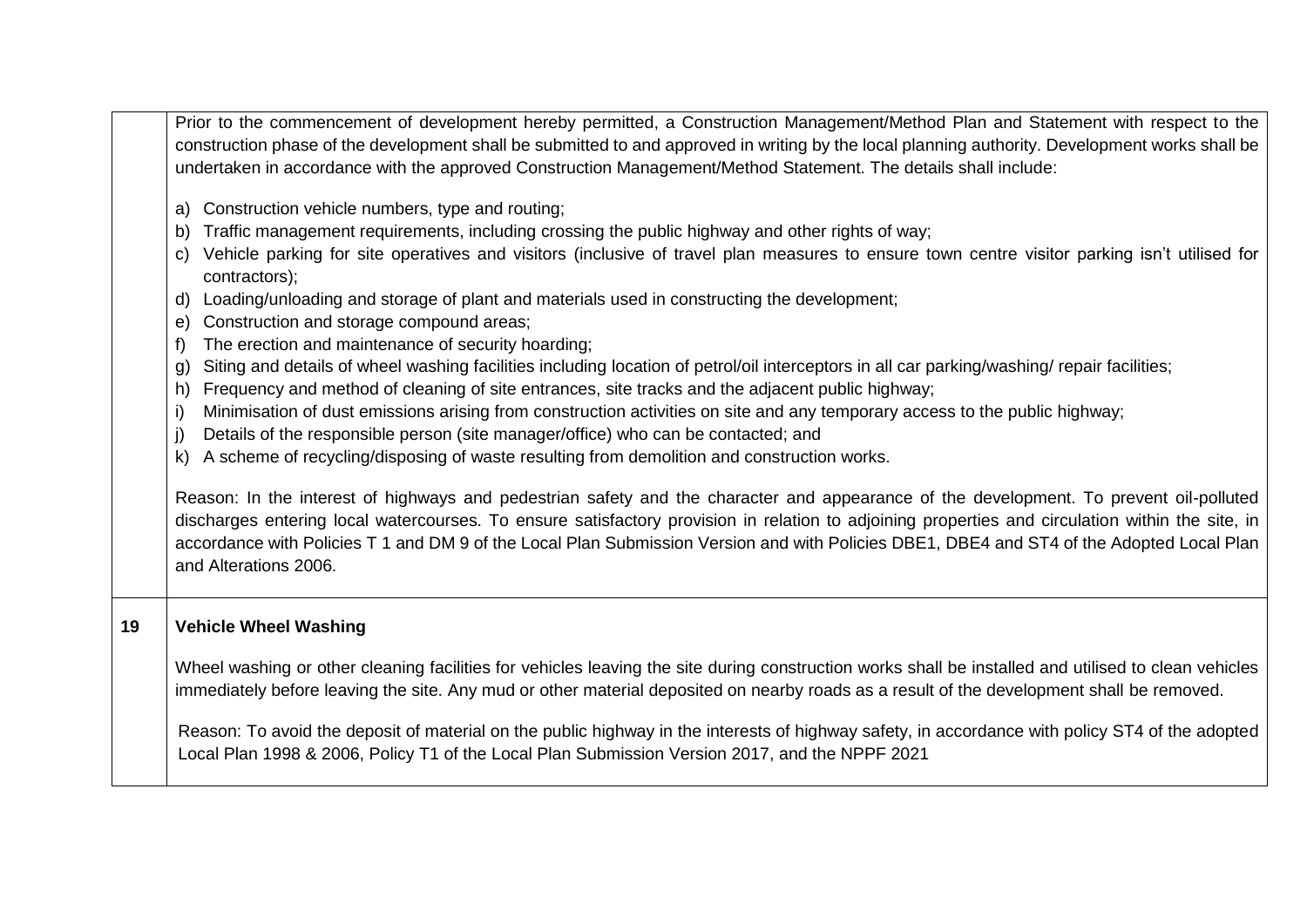| 20 | <b>Swept Path Analysis</b>                                                                                                                                                                                                                                                                                                                                                                                                                                                                                                                                                                                                                                                                                                                       |
|----|--------------------------------------------------------------------------------------------------------------------------------------------------------------------------------------------------------------------------------------------------------------------------------------------------------------------------------------------------------------------------------------------------------------------------------------------------------------------------------------------------------------------------------------------------------------------------------------------------------------------------------------------------------------------------------------------------------------------------------------------------|
|    | Prior to commencement of the development hereby permitted, swept path assessments for the specified phase of development shall be submitted<br>to and approved in writing by the Local Planning Authority and shall include the following:                                                                                                                                                                                                                                                                                                                                                                                                                                                                                                       |
|    | a) Large car accessing car parking spaces to demonstrate that they can be safely entered and departed from. This should be demonstrated for<br>the car parking spaces that are in corners and for one midway in a row. This will be necessary for any public or employment car parks;                                                                                                                                                                                                                                                                                                                                                                                                                                                            |
|    | b) Swept path assessment for a fire tender manoeuvring within the site to demonstrate that a fire tender can safely manoeuvre within to access<br>all units;                                                                                                                                                                                                                                                                                                                                                                                                                                                                                                                                                                                     |
|    | c) Swept path assessment for a refuse vehicle to demonstrate that refuse collection and servicing can take place to serve the development site;                                                                                                                                                                                                                                                                                                                                                                                                                                                                                                                                                                                                  |
|    | d) Swept path assessments for servicing and delivery vehicles for any commercial land uses to demonstrate that servicing and deliveries can be<br>accommodated to serve the development site and within the respective land use sites. Thereafter, the development, or the specified phase(s) of<br>the development (whichever is the sooner) shall only be carried out in accordance with the approved details.                                                                                                                                                                                                                                                                                                                                 |
|    | Reason: In order to protect highway safety and the amenity of other users of the public highway and rights of way, in accordance with Policy T 1<br>of the Local Plan Submission Version 2017 and with Policy ST4 of the Adopted Local Plan and Alterations 2006.                                                                                                                                                                                                                                                                                                                                                                                                                                                                                |
| 21 | <b>Sustainability</b>                                                                                                                                                                                                                                                                                                                                                                                                                                                                                                                                                                                                                                                                                                                            |
|    | Prior to the commencement of any above ground works for the development hereby permitted, a method statement that demonstrates the way<br>in which the development will meet the minimum sustainability levels and standards as set out in the Energy Strategy Report (Elementa: March<br>2021) and Sustainability Statement (Elementa: March 2021) shall be submitted to and agreed in writing by the Local Planning Authority. The<br>details shall include both passive and active sustainability measures to be incorporated into the built fabric of the development and those<br>measures to be carried out during the construction phase of development. The development shall be carried out in accordance with the approved<br>details. |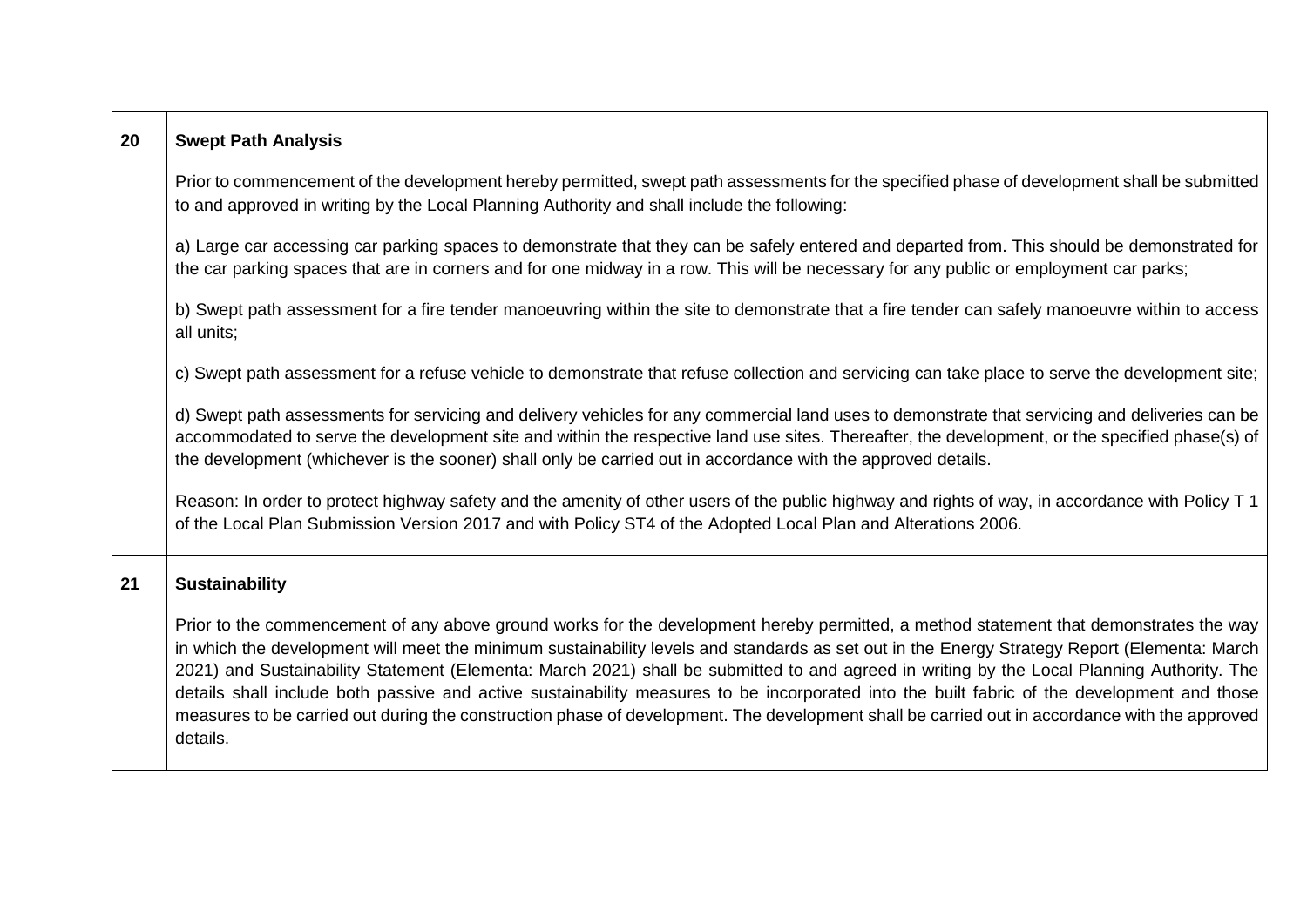Reason: In the interest of delivering positive sustainability and environmental benefits. To support the move towards a low carbon economy, in accordance with the National Planning Policy Framework and Policies DM 20 of the Local Plan Submission Version and with Policy CP8 of the Adopted Local Plan and Alterations 2006.

# **22 I1 - Sustainable water use**

Prior to first occupation of the development or its completion, whichever is the sooner, details of measures to be incorporated within the development to ensure a water efficiency standard of 110 litres (or less) per person per day shall be submitted to and agreed in writing by the Local Planning Authority. The development shall be carried out in accordance with the approved details.

Reason: The District is classed as being in an area of severe water stress and the reduction of water use is therefore required in the interests of sustainability and in accordance with policy CP2 of the adopted Local Plan 2998 & 2006, Policy DM19 of the Local Plan Submission Version 2017, and the NPPF 2021.

# **23 Flood Risk and Drainage**

No development hereby approved (except demolition and enabling works) shall take place until a detailed surface water drainage scheme has been submitted to, and approved in writing by, the local planning authority. The surface water drainage system will be based on the submitted flood risk assessment (Flood Risk Assessment, Ref 2778-MHT-CV-RP-0001, 26<sup>th</sup> March 2021, P01) and the Drainage Strategy indicated on drawing nos. '2782-MHT-C-SK001, Revision I05' and '2782-MHT-C-SK002'. Further information required at the detailed design stage must include but not be limited to the following:

- Limiting discharge rates to 1.5l/s for all storm events up to and including the 1 in 100 year rate plus 40% allowance for climate change. All relevant permissions to discharge from the site into any outfall should be demonstrated
- Final modelling and calculations for the surface water drainage system demonstrating how all areas of the development are attenuated for all storms up to and including the 1 in 100 year plus 40% climate change.
- Inclusion of an improvement on water quality elements of the design with strong consideration given to a larger area of permeable paving and rain gardens across the site.
- Detailed engineering/construction drawings for the drainage system.
- Detailed drainage plan, inclusive of any manholes, piping (including dimensions), storage/conveyance features and any discharge points.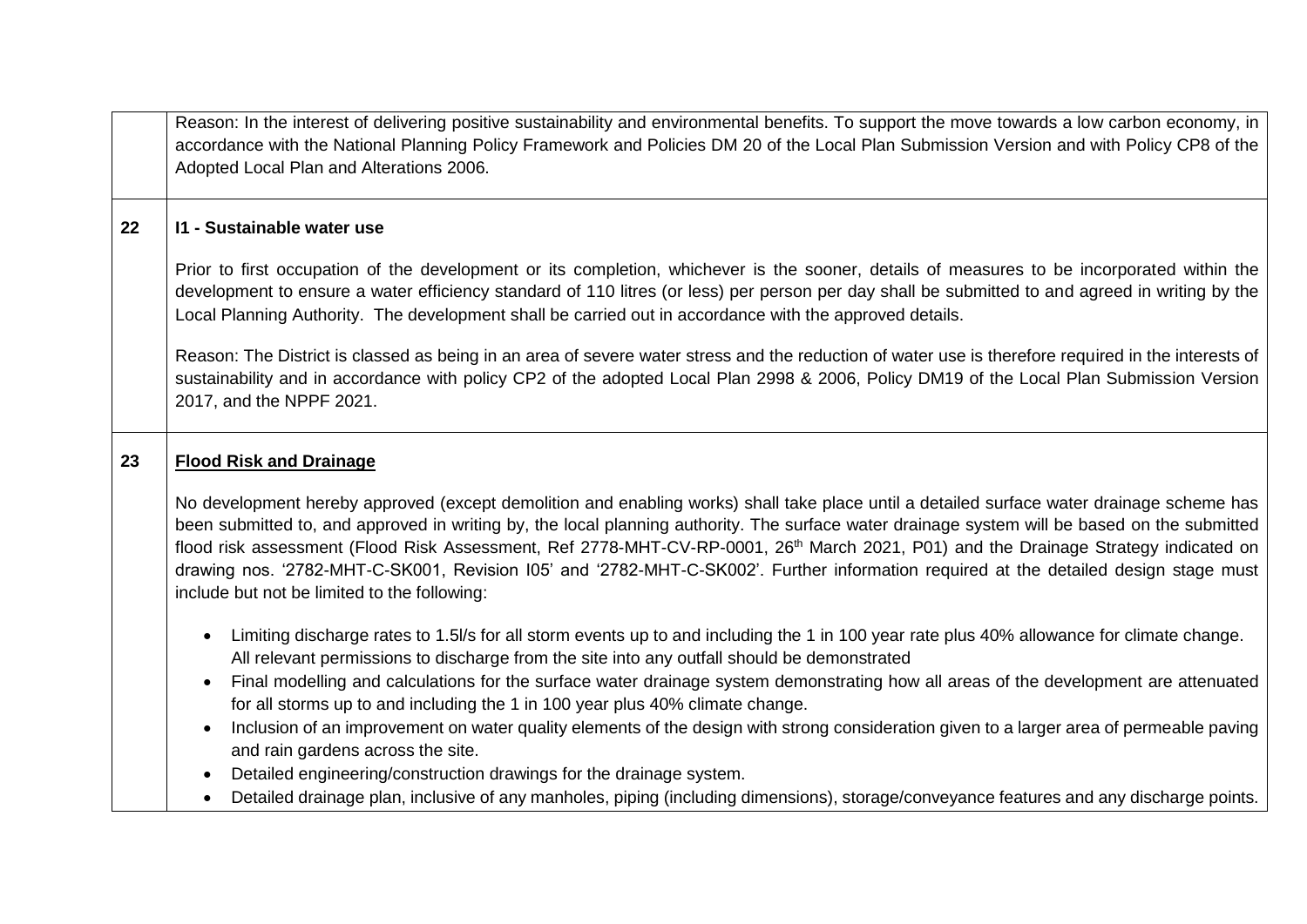|    | A plan detailing exceedance routes                                                                                                                                                                                                                                                                                                                                                                                                                                                                                                                                                                  |
|----|-----------------------------------------------------------------------------------------------------------------------------------------------------------------------------------------------------------------------------------------------------------------------------------------------------------------------------------------------------------------------------------------------------------------------------------------------------------------------------------------------------------------------------------------------------------------------------------------------------|
|    | A written report summarising the final strategy and highlighting any minor changes to the approved strategy<br>$\bullet$                                                                                                                                                                                                                                                                                                                                                                                                                                                                            |
|    | Reason: To prevent an increased risk of flooding and to prevent the pollution of the water environment, in accordance with policies RP3, RP5<br>and U3B of the adopted Local Plan 1998 & 2006, Policies DM16, DM18 and DM19 of the Local Plan Submission Version 2017, and the NPPF<br>2021.                                                                                                                                                                                                                                                                                                        |
| 24 | <b>Drainage Maintenance 1</b>                                                                                                                                                                                                                                                                                                                                                                                                                                                                                                                                                                       |
|    | Prior to occupation of the development hereby permitted, a maintenance plan detailing the maintenance arrangements including who is<br>responsible for different elements of the surface water drainage system and the maintenance activities/frequencies shall be submitted to and<br>agreed in writing, by the Local Planning Authority.                                                                                                                                                                                                                                                          |
|    | Reason To ensure appropriate maintenance arrangements are put in place to enable the surface water drainage system to function as intended<br>to ensure mitigation against flood risk, in accordance with policies RP3, RP5 and U3B of the adopted Local Plan 1998 & 2006, Policies DM16,<br>DM18 and DM19 of the Local Plan Submission Version 2017, and the NPPF 2021.                                                                                                                                                                                                                            |
| 25 | <b>Ecology</b>                                                                                                                                                                                                                                                                                                                                                                                                                                                                                                                                                                                      |
|    | The development hereby permitted shall be carried out in accordance with the Ecological Mitigation and Enhancement Measures (detailed in<br>Section 6.11 of Epping Forest Environmental Impact Assessment - Residential Sites Chapter 6 - Ecology and Biodiversity (Stephenson Halliday:<br>March 2021)). Prior to the commencement of above ground works a timetable for the implementation of the ecological mitigation measures shall<br>be submitted to and agreed in writing by the local planning authority. The development shall be carried out in accordance with the approved<br>details. |
|    | Reason: To enable proper consideration of the impact of the development on the contribution of nature conservation interests to the amenity of<br>the area, in accordance with Policy DM 1 of the Local Plan Submission Version and with CP1 of the Adopted Local Plan and Alterations 2006,<br>and the NPPF 2021.                                                                                                                                                                                                                                                                                  |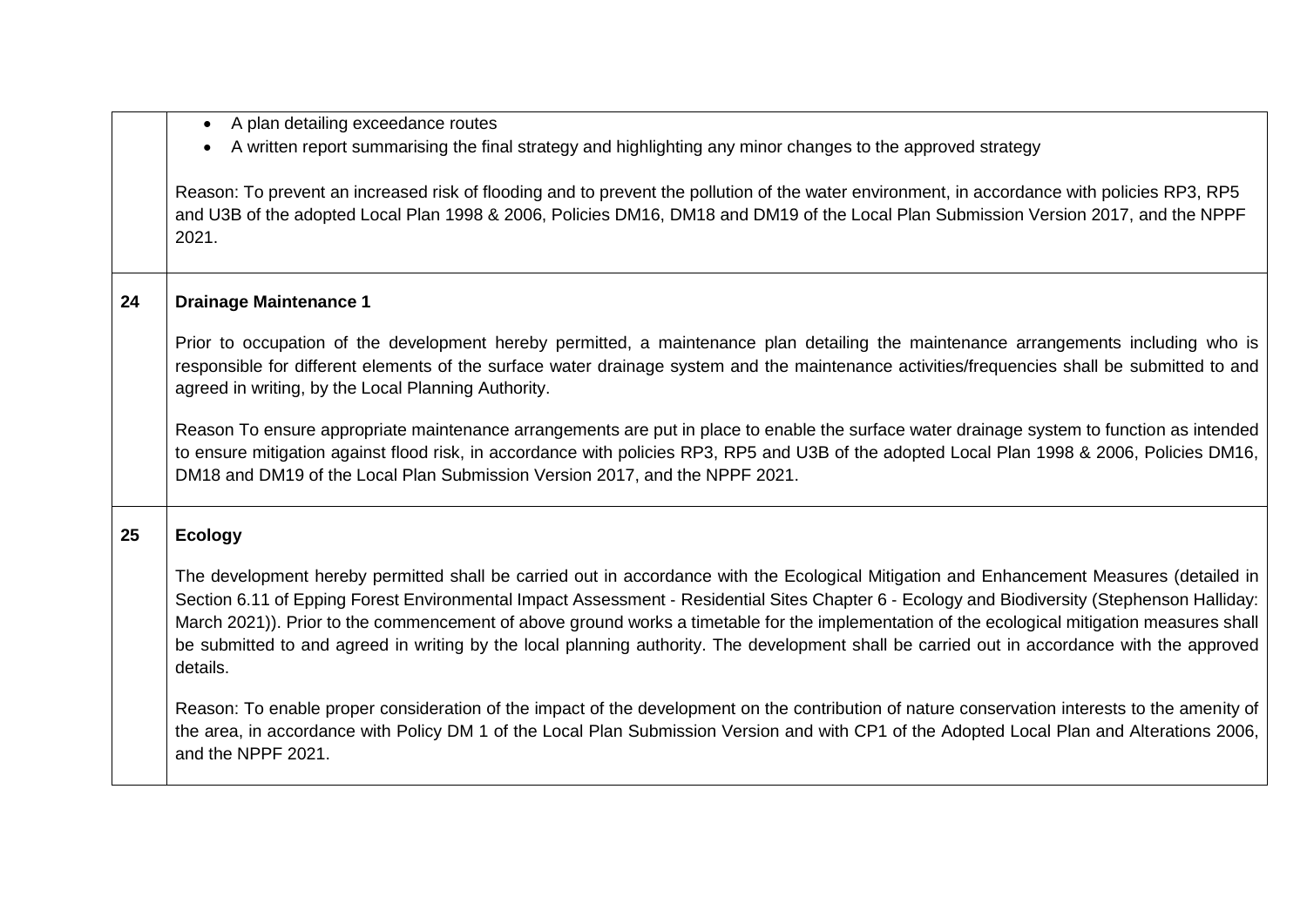| 26 | <b>Biodiversity Enhancement Strategy</b>                                                                                                                                                                                                                                                                                                                                                                                                                                                                                                                                                                                                                                                         |
|----|--------------------------------------------------------------------------------------------------------------------------------------------------------------------------------------------------------------------------------------------------------------------------------------------------------------------------------------------------------------------------------------------------------------------------------------------------------------------------------------------------------------------------------------------------------------------------------------------------------------------------------------------------------------------------------------------------|
|    | A Biodiversity Enhancement Strategy for protected and priority species shall be submitted to and approved in writing by the Local Planning<br>Authority prior to above ground works, following the details contained within Section 6.11 of Epping Forest Environmental Impact<br>Assessment - Residential Sites Chapter 6 - Ecology and Biodiversity (Stephenson Halliday: March 2021). The content of the Biodiversity<br>Enhancement Strategy shall include the following:                                                                                                                                                                                                                    |
|    | a) Purpose and conservation objectives for the proposed enhancement measures;                                                                                                                                                                                                                                                                                                                                                                                                                                                                                                                                                                                                                    |
|    | b) detailed designs to achieve stated objectives;                                                                                                                                                                                                                                                                                                                                                                                                                                                                                                                                                                                                                                                |
|    | c) locations of proposed enhancement measures by appropriate maps and plans;                                                                                                                                                                                                                                                                                                                                                                                                                                                                                                                                                                                                                     |
|    | d) persons responsible for implementing the enhancement measures;<br>e) details of initial aftercare and long-term maintenance (where relevant).                                                                                                                                                                                                                                                                                                                                                                                                                                                                                                                                                 |
|    | The works shall be implemented in accordance with the approved details and shall be retained in that manner thereafter.                                                                                                                                                                                                                                                                                                                                                                                                                                                                                                                                                                          |
|    |                                                                                                                                                                                                                                                                                                                                                                                                                                                                                                                                                                                                                                                                                                  |
|    | Reason: To maintain and improve the biodiversity of the site and to mitigate any impact from the development hereby approved, in accordance<br>with Policy DM1 of the Local Plan Submission Version 2017, and the NPPF 2021.                                                                                                                                                                                                                                                                                                                                                                                                                                                                     |
| 27 | Part M4(2) Accessibility standards                                                                                                                                                                                                                                                                                                                                                                                                                                                                                                                                                                                                                                                               |
|    | The proposed residential units hereby permitted shall be carried out in accordance with Part M4(2) Category 2 (Accessibility and Adaptable<br>Dwellings) as set out in the Building Regulations 2010 Access to and Use of Buildings Approved Document M Volume 1: Dwellings. Prior to<br>occupation of the residential units, details shall be submitted to and approved in writing by the Local Planning Authority to demonstrate compliance<br>with Part M2(s) Category 2, in particular that a compliant shower room is provided on the entrance level of those properties with 3 bedrooms or<br>more. The proposed development shall be carried out in accordance with the approved details. |
|    | Reason: To ensure that the proposed mix of residential accommodation provides for all new homes to be accessible and adaptable as defined<br>by the Building Regulations. To comply with Policy H1 of the Local Planning Submission Version 2017 and the NPPF 2021.                                                                                                                                                                                                                                                                                                                                                                                                                              |

 $\sqrt{2}$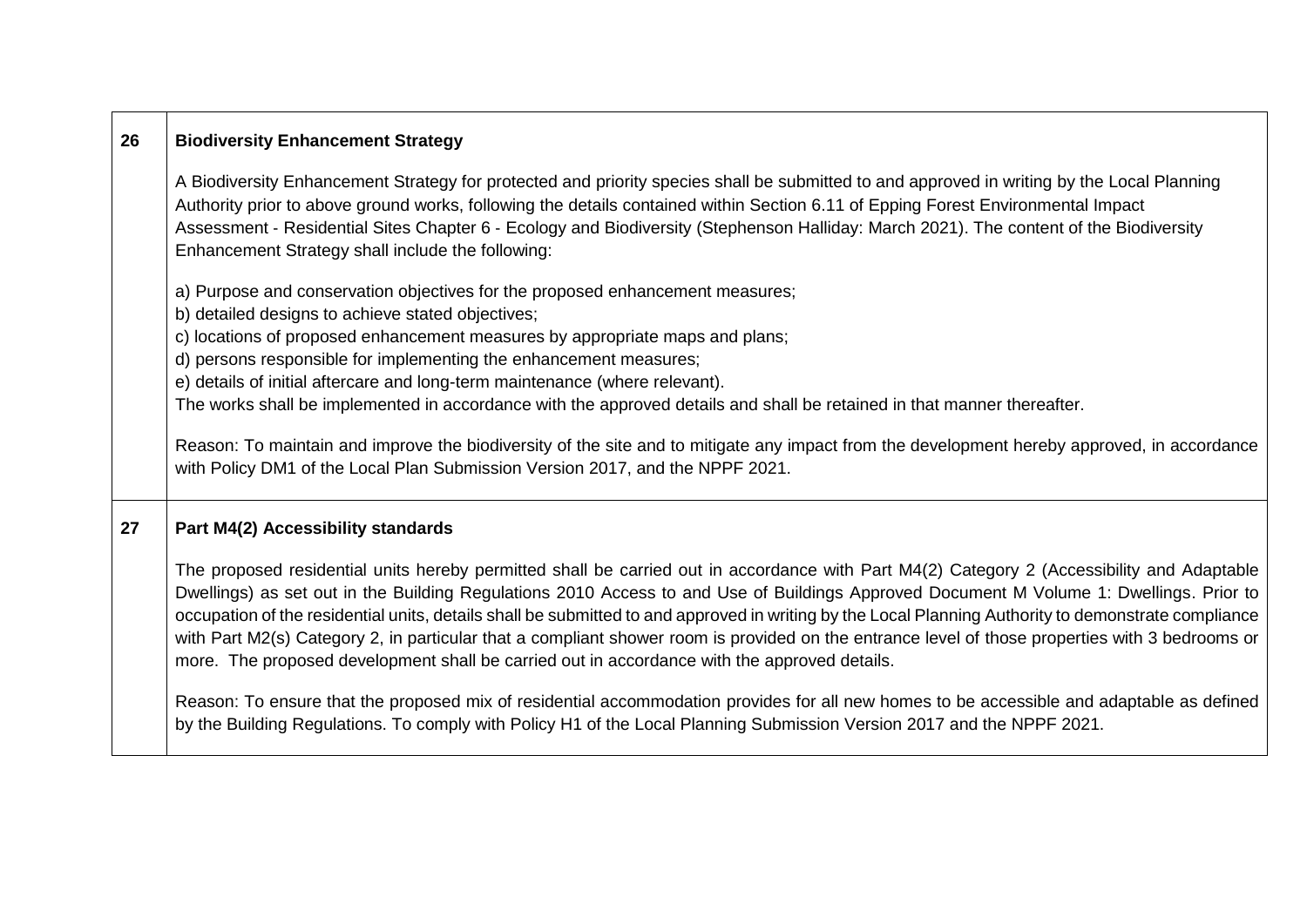| <b>Air Quality</b>                                                                                                                                                                                                                                                                                                                                                                                 |
|----------------------------------------------------------------------------------------------------------------------------------------------------------------------------------------------------------------------------------------------------------------------------------------------------------------------------------------------------------------------------------------------------|
| <b>Ultra Low NOx Boilers Condition</b>                                                                                                                                                                                                                                                                                                                                                             |
| Prior to completion of the development hereby permitted, details of boilers shall be submitted to and approved in writing to the Local Planning Authority.<br>The boilers shall have dry NOx emissions not exceeding 40 mg/kWh (0%). The development shall be carried out in accordance with the approved<br>details.                                                                              |
| Reason: To help improve local environmental conditions and limit emissions to air as required by the national planning policy framework. Boilers can<br>be a significant source of NO2 emissions and worsen local air quality. To help support improvements to air quality in accordance with the NPPF and<br>Policy T1 and DM22 of the Epping Forest District Local Plan Submission Version 2017. |
| <b>Electric Charging Points</b>                                                                                                                                                                                                                                                                                                                                                                    |
| Prior to the commencement of above ground works, details and location of the parking spaces equipped with active Electric Vehicle Charging<br>Points (EVCP) must be submitted to and agreed in writing by the Local Planning Authority. The details shall demonstrate that the development<br>will deliver 100 per cent active ECVPs and shall include:                                            |
| Location of active charge points<br>$\bullet$<br>Specification of charging equipment<br>Operation/management strategy                                                                                                                                                                                                                                                                              |
| A management plan for the charging points shall be submitted to and agreed in writing by the Local Planning Authority prior to occupation of the<br>development. The management plan shall include:                                                                                                                                                                                                |
| Which parking bays will have active charging provision, including disabled parking bays;<br>$\bullet$                                                                                                                                                                                                                                                                                              |
| How charging point usage will be charged amongst users and non-users;<br>$\bullet$<br>Electricity supply availability. The electricity supply should be already confirmed by UK Power Networks.                                                                                                                                                                                                    |
|                                                                                                                                                                                                                                                                                                                                                                                                    |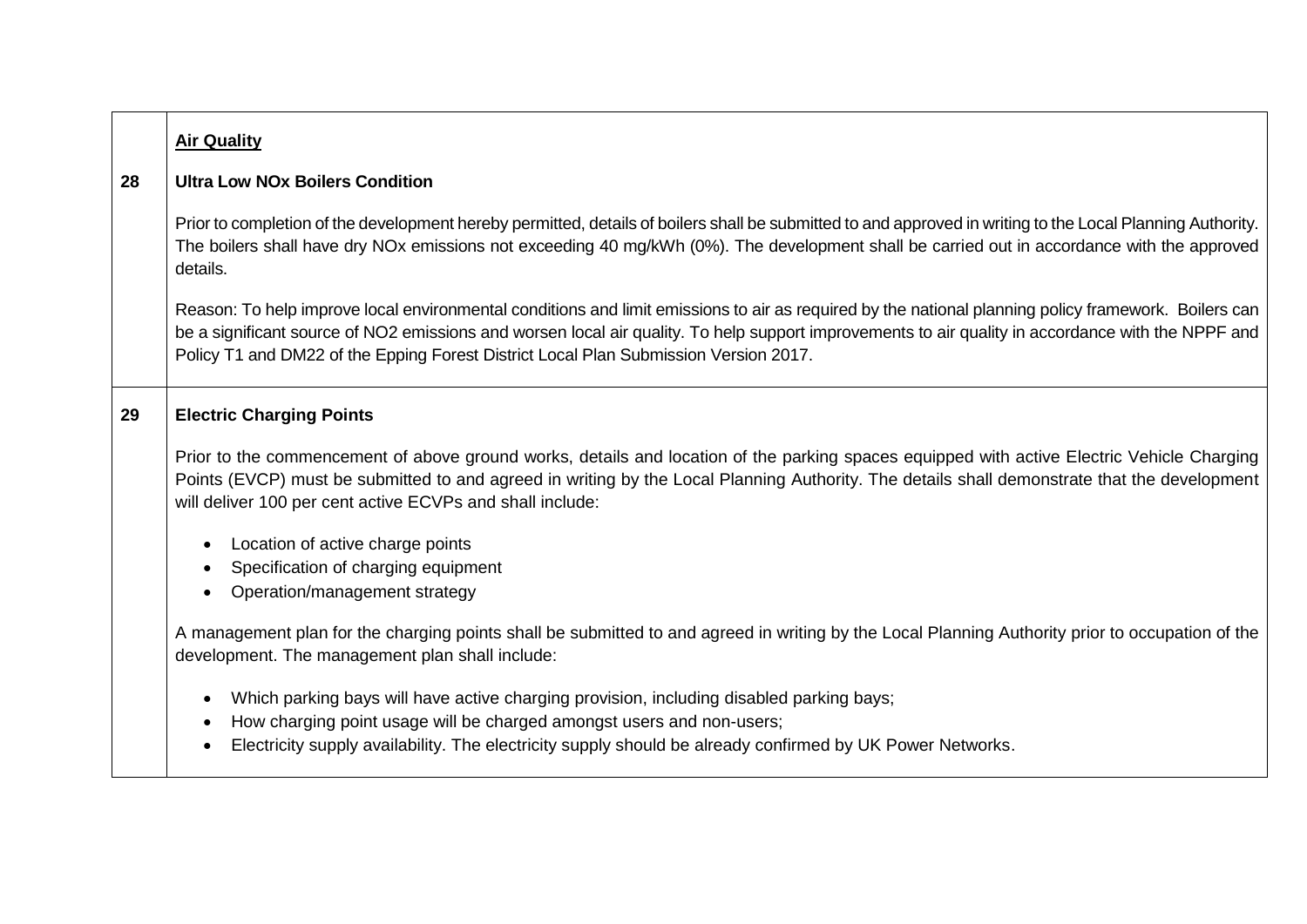The development shall be completed in accordance with the approved details and retained in perpetuity. Prior to occupation, the application shall submit confirmation to the Local Planning Authority that the charging points are operational, with active provision. This must be supported by appropriate evidence.

Reason: In the interest of promoting increased choice of sustainable transport options. To encourage the use of electric vehicles in order to reduce air pollution in the District and help support improvements to Epping Forest SAC in accordance with Policies T1 and DM22 of the Epping Forest District Local Plan Submission Version 2017, and the NPPF 2021.

# **Land Contamination**

#### **30 G5 - Land Contamination Survey**

Prior to the commencement of development hereby permitted (with the exception of demolition works where this is for the reason of making areas of the site available for site investigation), an assessment of the risks posed by any land contamination shall be submitted to and approved in writing by the Local Planning Authority. This assessment must be undertaken by a suitably qualified contaminated land practitioner, in accordance with British Standard BS 10175: Investigation of Potentially Contaminated Sites – Code of Practice and the Environment Agency's Guidelines for the Land Contamination: Risk Management (LCRM 2020) (or equivalent if replaced), and shall assess any contamination on the site, whether or not it originates on the site. The development shall only be carried out in accordance with the approved details unless the Local Planning Authority gives its written consent to any variation. The assessment shall include: (1) A survey of the extent, scale and nature of contamination and (2) An assessment of the potential risks to: human health; property (existing or proposed) including buildings, crops, livestock, pets, woodland, service lines and pipes; adjoining land; groundwater and surface waters; ecological systems; and archaeological sites and ancient monuments.

If following the risk assessment (pursuant to the details outlined above) unacceptable risks are identified from land affected by contamination, no work on any part of the development shall take place, until a detailed land remediation scheme has been submitted to and approved in writing by the Local Planning Authority. The scheme shall include an appraisal of remediation options, identification of the preferred option(s), the proposed remediation objectives and remediation criteria, and a description and programme of the works to be undertaken including the verification plan. (The remediation scheme shall be sufficiently detailed and thorough to ensure that after remediation, as a minimum, land should not be capable of being determined as contaminated land under Part IIA of the Environmental Protection Act 1990). The development shall only be carried out in accordance with the approved scheme. Following the completion of the remediation works and prior to the first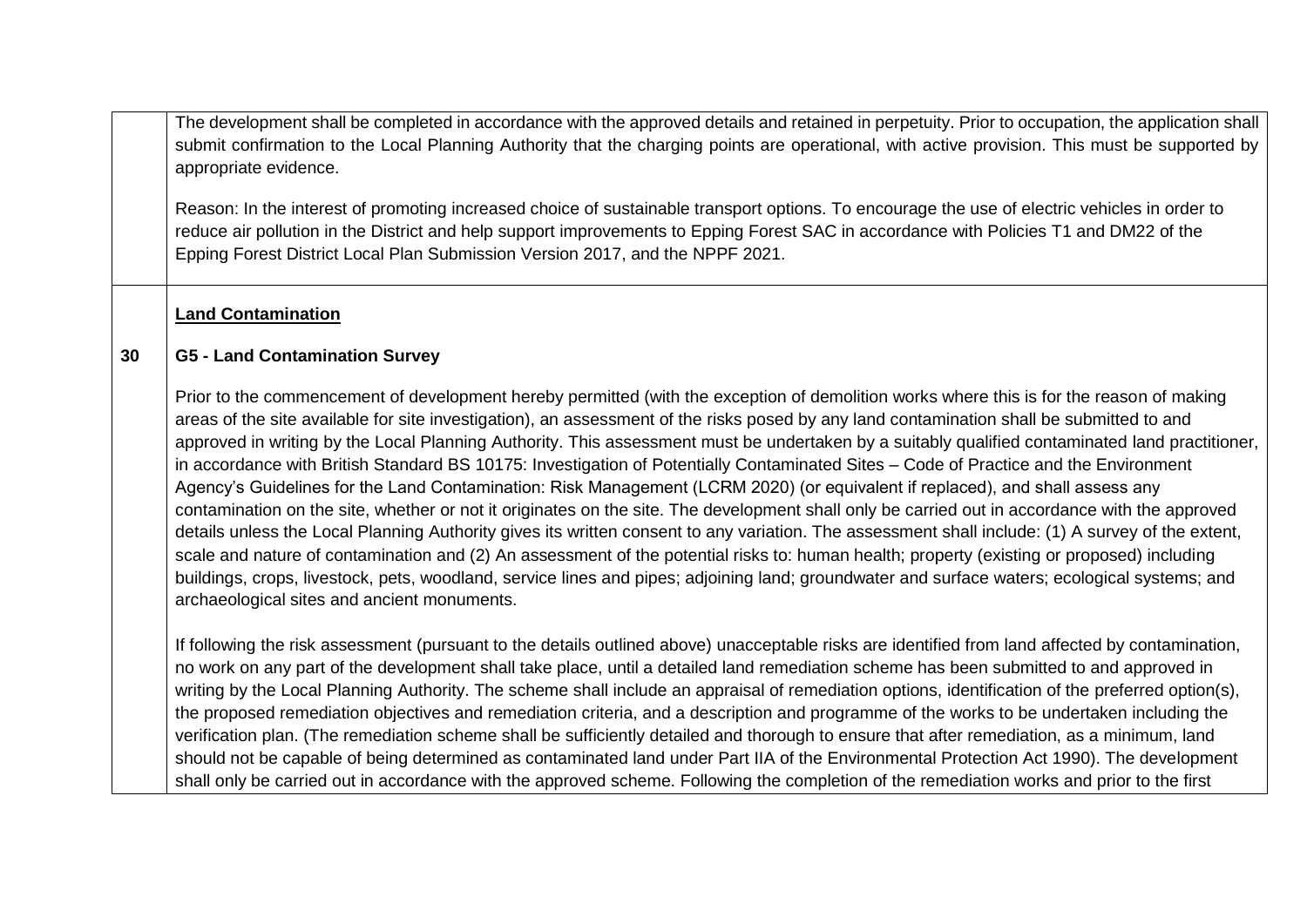|    | occupation of the development, a verification report by a suitably qualified contaminated land practitioner shall be submitted to and approved in<br>writing by the local planning authority.                                                                                                                                                                                                                                                                                                               |
|----|-------------------------------------------------------------------------------------------------------------------------------------------------------------------------------------------------------------------------------------------------------------------------------------------------------------------------------------------------------------------------------------------------------------------------------------------------------------------------------------------------------------|
|    | Reason: To ensure that risks from land contamination to the future users of the land and neighbouring land are minimised, together with those to<br>controlled waters, property and ecological systems, and to ensure that the development can be carried out safely without unacceptable risks to<br>workers, neighbours and other offsite receptors in accordance with policy RP4 of the adopted Local Plan 1998 & 2006, and policy DM21 of the<br>Local Plan Submission Version 2017, and the NPPF 2021. |
| 31 | Archaeological Investigation                                                                                                                                                                                                                                                                                                                                                                                                                                                                                |
|    | No development or preliminary groundworks shall take place until a programme of archaeological investigation has been secure in accordance<br>with a written scheme of investigation that shall be submitted to and approved in writing by the Local Planning Authority.                                                                                                                                                                                                                                    |
|    | No development or preliminary groundworks shall take place until the completion of the programme of archaeological investigation identified in<br>the WSI defined above.                                                                                                                                                                                                                                                                                                                                    |
|    | Post excavation analysis, preparation of a full site archive and report ready for deposition at the local museum and submission of a publication<br>report shall be submitted to and approved in writing by the Local Planning Authority prior to first occupation of the development hereby permitted.                                                                                                                                                                                                     |
|    | A professional team of archaeologists should undertake the archaeological work. The archaeological work will consist of a programme of<br>archaeological trial trenching within the car park to identify the extent and depth of archaeological deposits followed by open area excavation if<br>archaeological deposits are identified.                                                                                                                                                                     |
|    | Reason: To ensure adequate opportunity is provided for archaeological research on this historically important site. To comply with Policies XXX                                                                                                                                                                                                                                                                                                                                                             |
| 32 | <b>Plant Noise</b>                                                                                                                                                                                                                                                                                                                                                                                                                                                                                          |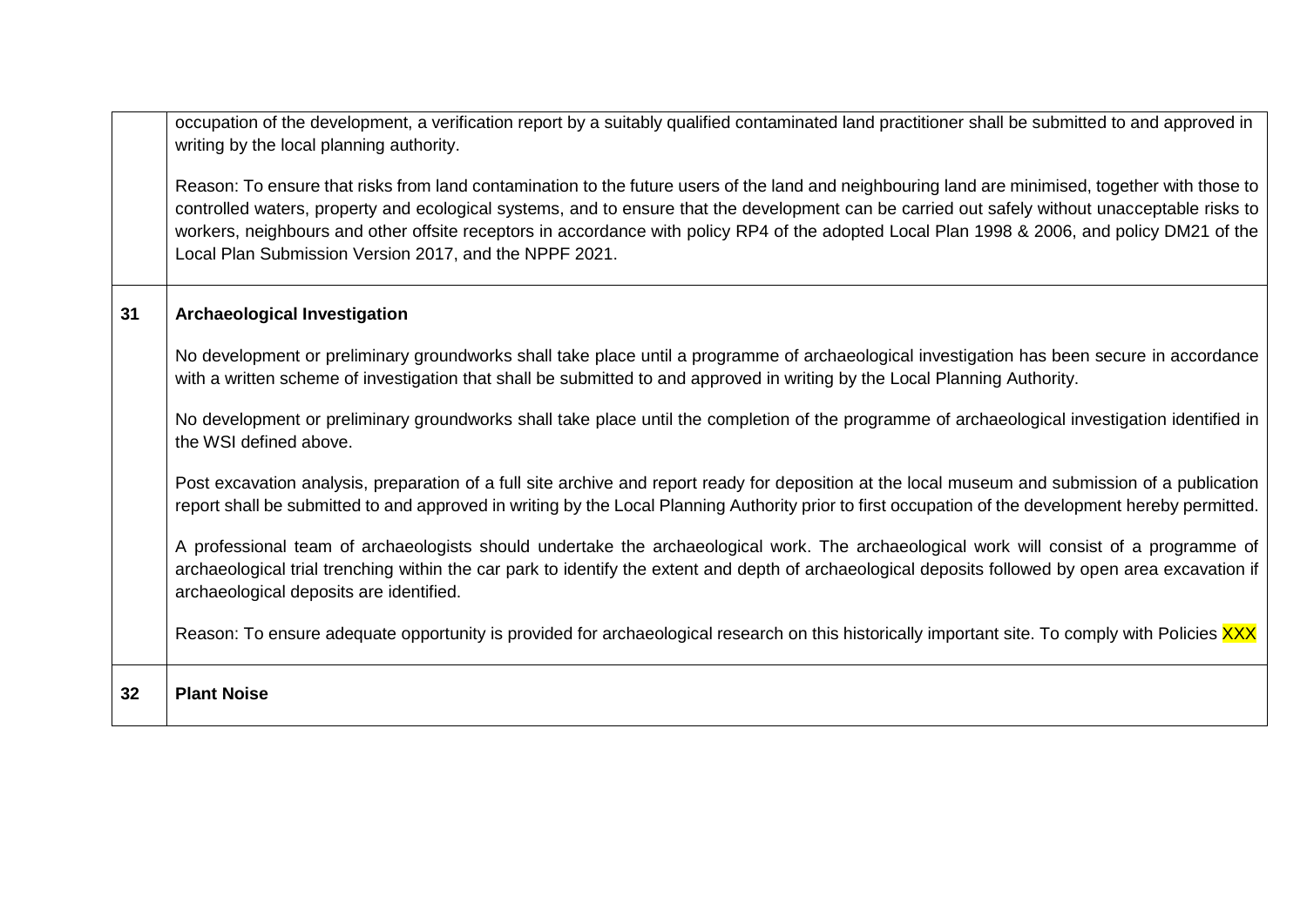|    | The use of any plant which services this development must cease during any period that the rating level of noise (as defined by BS4142:2014)<br>exceeds the prevailing background noise level at the affected noise sensitive premises. The measurement position and assessment shall be<br>made according to BS4142:2014, and shall include the cumulative effect of all of the plant on the site.<br>The cumulative plant noise limit for this site shall not exceed 39dB LAeq, 1hr between 07.00-23.00 hrs, and 32dB LAeq, 15 mins between 23.00-<br>07.00 hrs. |
|----|--------------------------------------------------------------------------------------------------------------------------------------------------------------------------------------------------------------------------------------------------------------------------------------------------------------------------------------------------------------------------------------------------------------------------------------------------------------------------------------------------------------------------------------------------------------------|
|    | Reason: In order to minimise any noise which will affect the amenity of local residents, in accordance with policy DBE1 of the adopted Local<br>Plan 1998 & 2006, and Policy DM9 of the Local Plan Submission Version 2017, and the NPPF 2021.                                                                                                                                                                                                                                                                                                                     |
| 33 | <b>Low Frequency Noise</b>                                                                                                                                                                                                                                                                                                                                                                                                                                                                                                                                         |
|    | Low frequency, unweighted noise levels should be controlled to a maximum of 50 dB Leq, 63Hz, 5 min and 40 dB Leq, 125Hz, 5 min at the<br>façades of nearby noise sensitive premises.                                                                                                                                                                                                                                                                                                                                                                               |
|    | Reason: In order to minimise the impact of any low frequency noise from music which will affect the amenity of local residents, in accordance<br>with policy DBE1 of the adopted Local Plan 1998 & 2006, and Policy DM9 of the Local Plan Submission Version 2017, and the NPPF 2021.                                                                                                                                                                                                                                                                              |
| 34 | <b>Cycle and Refuse Storage</b>                                                                                                                                                                                                                                                                                                                                                                                                                                                                                                                                    |
|    | Prior to the commencement of any above ground work, detailed elevation and layout plans at a scale of 1:50 or 1:100 of the internal and external<br>refuse collection areas and cycle stores within the development, or relevant phase of the development, whichever is the sooner, shall be submitted<br>to and approved in writing by the Local Planning Authority. The development shall be carried out in accordance with the approved details.                                                                                                                |
|    | For the avoidance of doubt and in the interests of proper planning. In the interest of the character and appearance of the public realm, neighbouring<br>amenity and the sustainability of the development. To comply with Policies T 1 and D9 of the Local Plan Submission Version 2017 and with<br>Policies DBE1 and ST4 of the Adopted Local Plan and Alterations 2006.                                                                                                                                                                                         |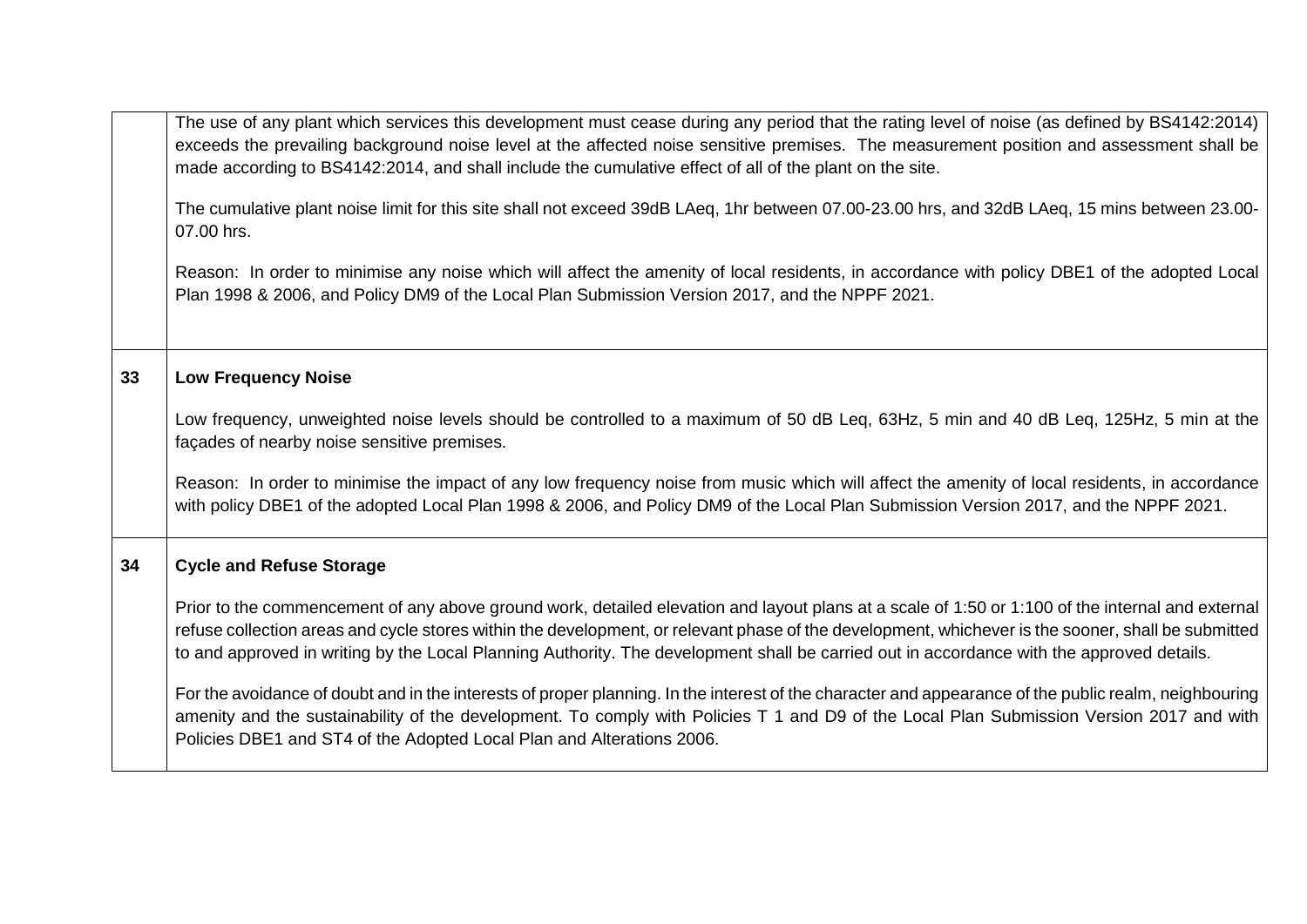| 35                      | <b>Air Extraction/Ventilation</b>                                                                                                                                                                                                                                                                                                                                                                                                       |
|-------------------------|-----------------------------------------------------------------------------------------------------------------------------------------------------------------------------------------------------------------------------------------------------------------------------------------------------------------------------------------------------------------------------------------------------------------------------------------|
|                         | Notwithstanding the development hereby approved, details of any extract/air conditioning/refrigeration and /or ventilation system proposed for<br>installation outside of the approved roof plant enclosures shall be submitted to and approved in writing by the Local Planning Authority prior to its<br>installation within or on any individual unit. The development shall be carried out in accordance with the approved details. |
|                         | Reason: To protect nearby noise sensitive residential and commercial premises from significant loss of amenity due to noise, in accordance with<br>policy DBE9 of the Adopted Local Plan and Alterations 2006, policy DM 9 of the Local Plan Submission Version 2017, and the NPPF 2021.                                                                                                                                                |
|                         | <b>Informative</b>                                                                                                                                                                                                                                                                                                                                                                                                                      |
| $\overline{\mathbf{1}}$ | The Local Planning Authority has been positive and proactive in its consideration of this planning application suggesting improvements to the<br>development during the course of the application. The applicant submitted amended plans and additional and revised information resulting in a<br>form of development that improves the economic, social and environmental conditions of the District.                                  |
| $\overline{2}$          | All reasonable steps to minimise dust emissions from the site shall be employed throughout the demolition and construction phase of the<br>development.                                                                                                                                                                                                                                                                                 |
| $\mathbf{3}$            | Meanwhile – Any meanwhile activities proposed on this site that fall outside of Permitted Development within the GPDO 2015 (as amended) are<br>subject to planning permission.                                                                                                                                                                                                                                                          |
| -4                      | Any advertisements and / or signage shall be agreed separately under the Town and Country Planning (Control of Advertisements) Regulations<br>2007.                                                                                                                                                                                                                                                                                     |

Л

 $\Gamma$ 

┯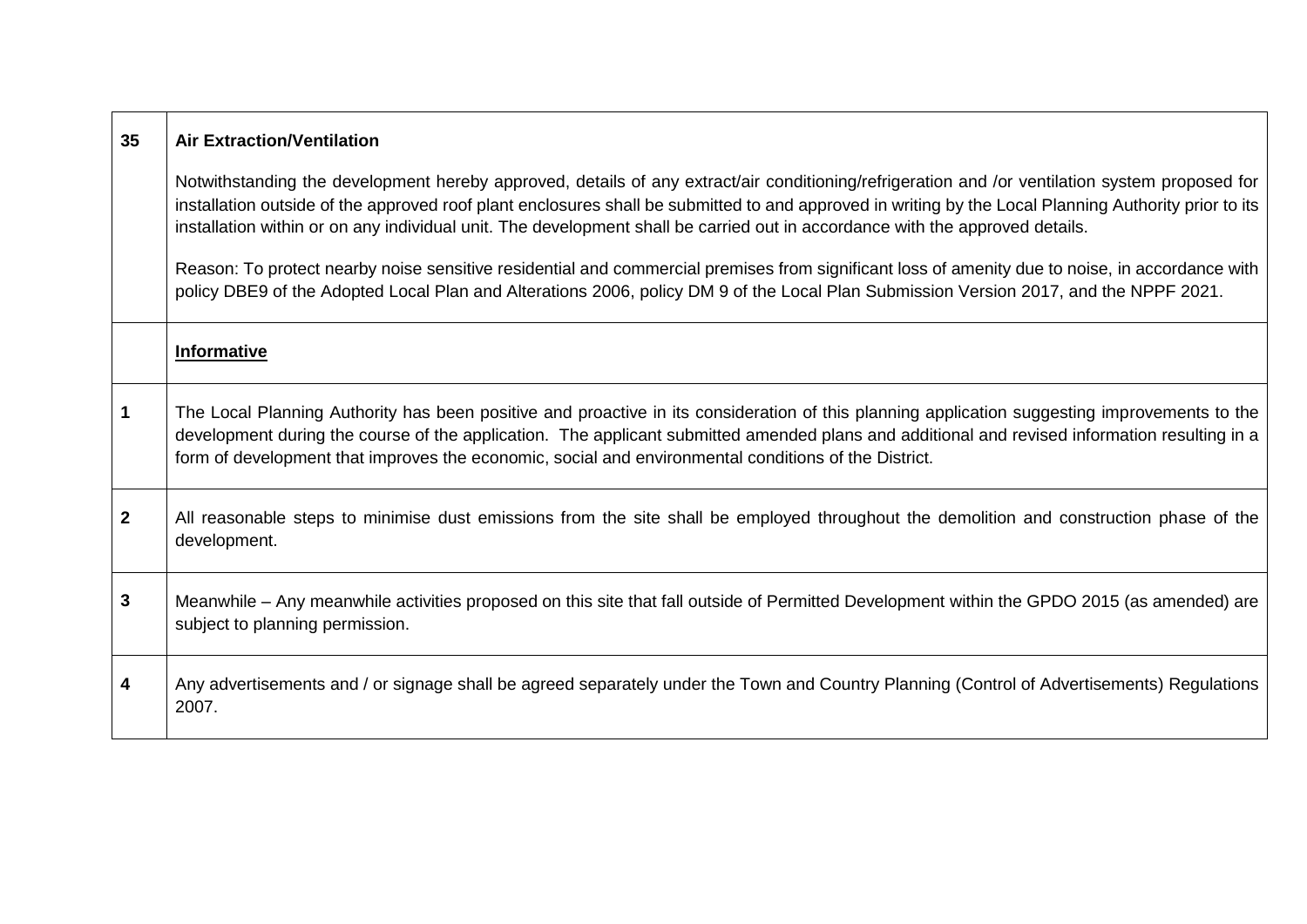| $5\phantom{1}$  | The applicant is advised that no waste materials generated as a result of the proposed demolition and/or construction operations shall be burnt<br>on the site. All such refuse shall be disposed of by suitable alternative methods.                                                                                                                                                                                                                                                                                                                                  |
|-----------------|------------------------------------------------------------------------------------------------------------------------------------------------------------------------------------------------------------------------------------------------------------------------------------------------------------------------------------------------------------------------------------------------------------------------------------------------------------------------------------------------------------------------------------------------------------------------|
| $6\phantom{1}6$ | The attention of the applicant is drawn to the Control of Pollution Act 1974 relating to the control of noise on construction and demolition sites.                                                                                                                                                                                                                                                                                                                                                                                                                    |
| $\overline{7}$  | Environmental Protection and Drainage Advisory: The applicant has provided a surface water drainage strategy and the general principles of the<br>design are acceptable. The Environmental Protection and Drainage Team will require further information/clarification at the discharge of<br>conditions stage on the following:                                                                                                                                                                                                                                       |
|                 | Evidence of the required water quality treatment for the southern part of the access road in line with Chapter 26 of the SuDS Manual.<br>Details of mitigation measures in place for the overall site in relation to fuel and oil spillage.<br>Evidence of a permit to discharge into the main river from the Environment Agency.<br>Details of pump contingency.                                                                                                                                                                                                      |
|                 | Health and safety precautions to be included in relation to the open water features.<br>Survey of the existing watercourse and its ability to take the additional surface water from the development.<br>Details of where any flooded volume for the 1 in 100 year plus 40% will be contained within the site as per the planning statement.<br>A detailed drainage plan must be supplied including details of any interceptors for fuel spillage, silt traps, catch pits, exceedance routing,<br>in addition to details already covered in the Flood Risk Assessment. |
| 8               | It is the applicant's responsibility to ensure that before commencement of any works to the public highway, any necessary Agreements under the<br>Highways Act 1980 are also obtained. Works to the highway will normally require an agreement or agreements, under Section 278 of the<br>Highways Act, with Highways England and the Local Highway Authority.                                                                                                                                                                                                         |
| 9               | All work within or affecting the highway is to be laid out and constructed by prior arrangement with, and to the requirements and satisfaction of,<br>the Highway Authority, details to be agreed before the commencement of works. The applicants should be advised to contact the Development                                                                                                                                                                                                                                                                        |

 $\blacksquare$